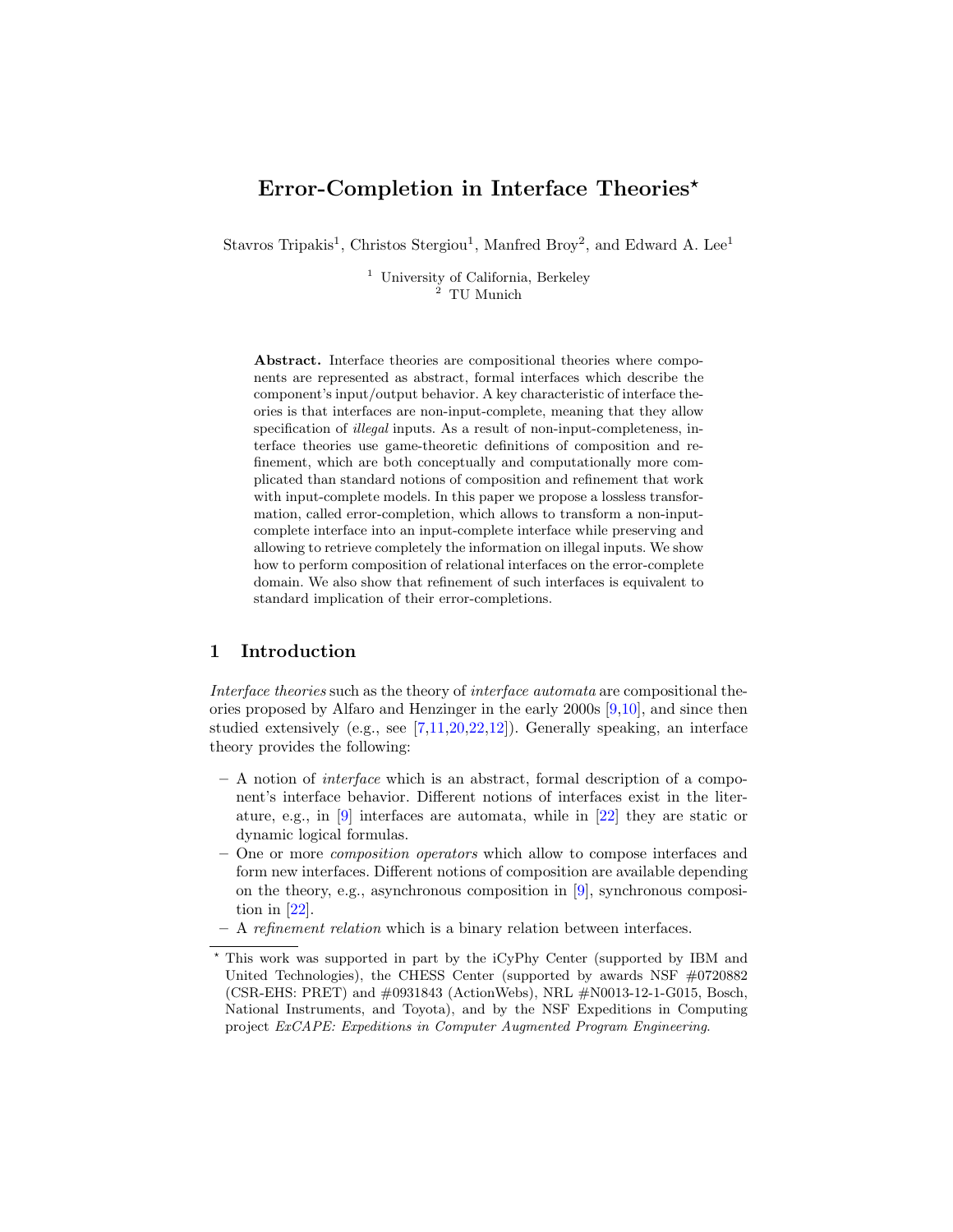- A set of theorems, typically including:
	- Preservation of refinement by composition, e.g., if  $A'$  refines  $A$  and  $B'$ refines  $B$ , then the composition of  $A'$  and  $B'$  refines the composition of A and B.
	- Preservation of certain properties by refinement, e.g., if  $A'$  refines  $A$  and A satisfies, say, a safety property p, then  $A'$  also satisfies p.

Theorems such as the above support incremental design methodologies and reconfigurability. For instance, if we have shown that a certain system consisting of the composition of  $A$  and  $B$  satisfies  $p$ , and later  $A$  needs to be replaced by  $A'$ , proving that  $A'$  refines  $A$  is sufficient to ensure that  $p$  will not be compromised by such a replacement, i.e., it will continue to hold on the new system composed of  $A'$  and  $B$ .

A key characteristic of interface theories such as interface automata [\[9\]](#page-17-0) and relational interfaces [\[22\]](#page-17-5) is that interfaces in these theories are generally noninput-complete, that is, they may specify that certain inputs are *illegal*.<sup>[3](#page-1-0)</sup> This is in contrast with other compositional theories such as  $I/O$  automata [\[16\]](#page-17-7), FO-CUS  $[5,6]$  $[5,6]$ , and reactive modules  $[2]$ , where specifications are assumed to be inputcomplete. As argued in [\[22\]](#page-17-5), non-input-completeness is essential to obtain a theory which allows a lightweight verification methodology, akin to type-checking. In particular, non-input-completeness allows to define semantic or behavioral notions of interface compatibility. These go beyond syntactic compatibility notions like correct port matching.

As a result of non-input-completeness, and the fact that components are generally non-deterministic (meaning that for a given input they may produce different outputs) the definitions of composition and refinement in interface theories are game-theoretic in nature.

Although game-theoretic notions such as demonic composition and alternating refinement are relatively well-understood, they are more complex than the corresponding standard notions, and generally involve computing strategies in a two-player game [\[3,](#page-17-11)[10](#page-17-1)[,8,](#page-17-12)[22\]](#page-17-5). It makes sense, then, to ask whether there exists a transformation from non-input-complete to input-complete interfaces, which allows to reduce the above operations into standard composition and refinement.

In this paper we answer the above question in the affirmative for the setting of relational interfaces of [\[22\]](#page-17-5). In particular, we propose a lossless transformation called *error-completion*. Given a (generally non-input-complete) interface  $\phi$ , error-completion returns an input-complete interface  $EC(\phi)$ , with an additional boolean output variable which captures illegal inputs. The main results of the paper are:

– We show that  $EC(\phi)$  does not lose any information contained in  $\phi$ , by providing an inverse transformation  $\mathsf{EC}^{-1}$  and showing that  $\mathsf{EC}^{-1}(\mathsf{EC}(\phi)) \equiv \phi$ for all  $\phi$ .

<span id="page-1-0"></span><sup>&</sup>lt;sup>3</sup> We use the term *input-complete* following  $[22]$ . Other terms used in the literature are input-enabled, receptive, or total.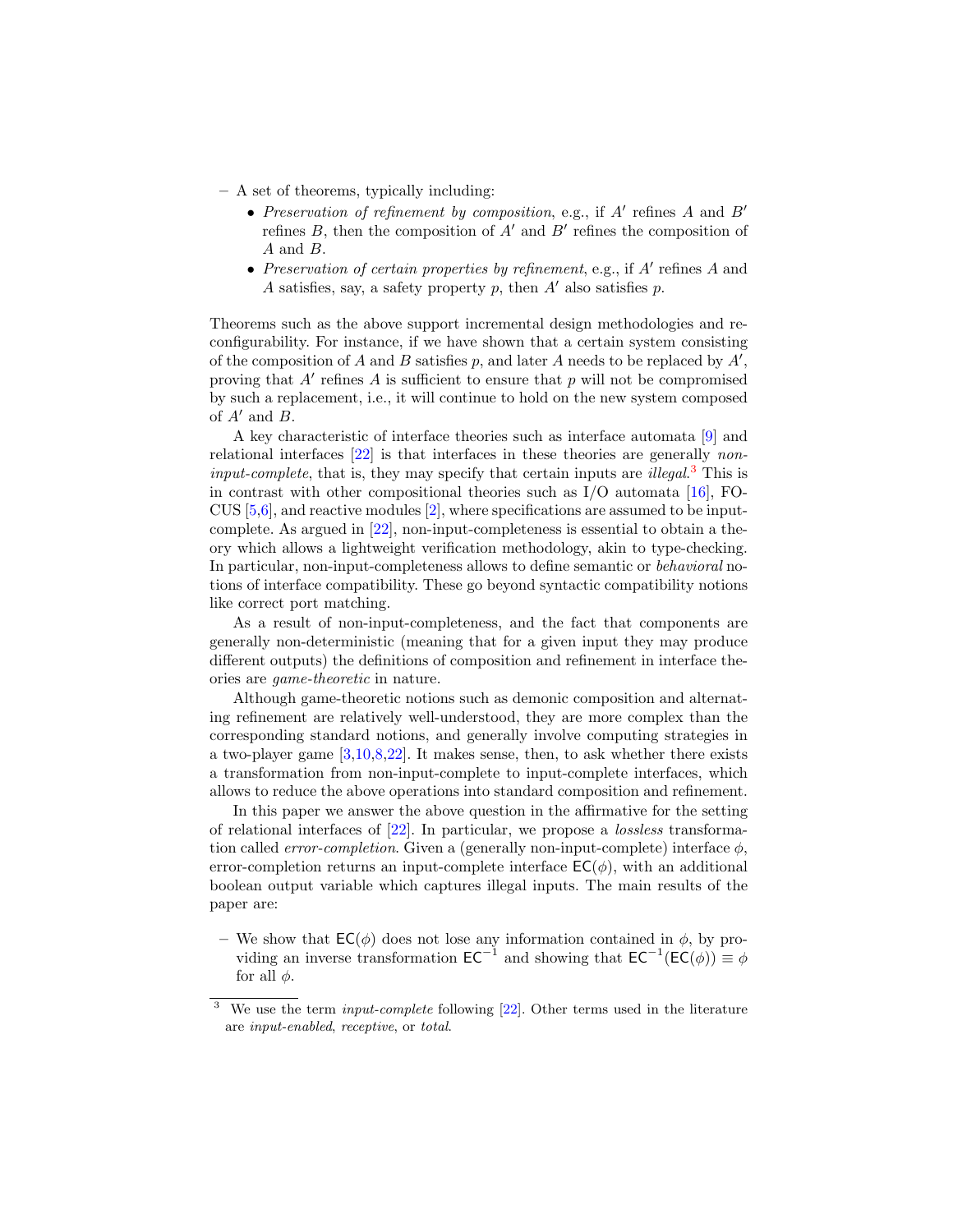- We show that serial and parallel composition of relational interfaces can be performed in the error-complete domain, and the result can be transformed backwards using  $EC^{-1}$  to obtain the equivalent composition in the original domain.
- We show that the (alternating) refinement relation  $\phi_1 \subseteq \phi_2$  is equivalent to the standard implication  $EC(\phi_1) \rightarrow EC(\phi_2)$ .

We point out that error-completion is discussed in [\[22\]](#page-17-5). However, the definition of error-completion given in [\[22\]](#page-17-5) is not satisfactory because, as already observed in [\[22\]](#page-17-5), it does not allow to reduce refinement checking of general relational interfaces to checking standard implication on their error-completed versions. In this paper we propose a new definition of error-completion which achieves this, among other properties. We also provide an in-depth discussion of error-completion and possible alternatives.

The rest of the paper is organized as follows. Section [2](#page-2-0) summarizes the theory of [\[22\]](#page-17-5). Section [3](#page-7-0) describes error-completion. Section [4](#page-13-0) discusses possible extensions. Section [5](#page-15-0) presents related work. Section [6](#page-16-0) concludes the paper.

### <span id="page-2-0"></span>2 Preliminaries

In this section we summarize the relational interface framework developed in [\[22\]](#page-17-5).

### 2.1 Relational Interfaces

Let  $V$  be a finite set of variables. A property over  $V$  is a first-order logic formula  $\phi$  such that any free variable of  $\phi$  is in V. We write  $\mathcal{F}(V)$  for the set of all properties over  $V$ . Assuming that every variable is associated with a certain domain, an assignment over  $V$  is a function mapping every variable in  $V$  to a certain value in the domain of that variable. The set of all assignments over V is denoted by  $\mathcal{A}(V)$ .

Assume a component with inputs  $X$  and outputs  $Y$ . We identify states with observational histories, i.e., a state of the component is an element of  $\mathcal{A}(X \cup Y)^*$ .

**Definition 1 (Relational interface).** A relational interface  $(RI)$  is a tuple  $(X, Y, f)$  where X and Y are two finite and disjoint sets of input and output variables, respectively, and f is a function from states to contracts, i.e., for every  $s \in \mathcal{A}(X \cup Y)^*$ ,  $f(s) \in \mathcal{F}(X \cup Y)$ .

Note that we allow X or Y to be empty. If  $X = \emptyset$  then the interface is a source. If  $Y = \emptyset$  then the interface is a sink.

In order to simplify the presentation we will restrict the definitions and the rest of the formalization to the case of stateless interfaces, i.e. interfaces that specify the same contract for each state or input-output history. We also often omit the term relational and speak simply of interfaces, for the sake of brevity.

**Definition 2** (Stateless interface). An interface  $I = (X, Y, f)$  is stateless iff for all  $s, s' \in \mathcal{A}(X \cup Y)^*$ ,  $f(s) = f(s')$ .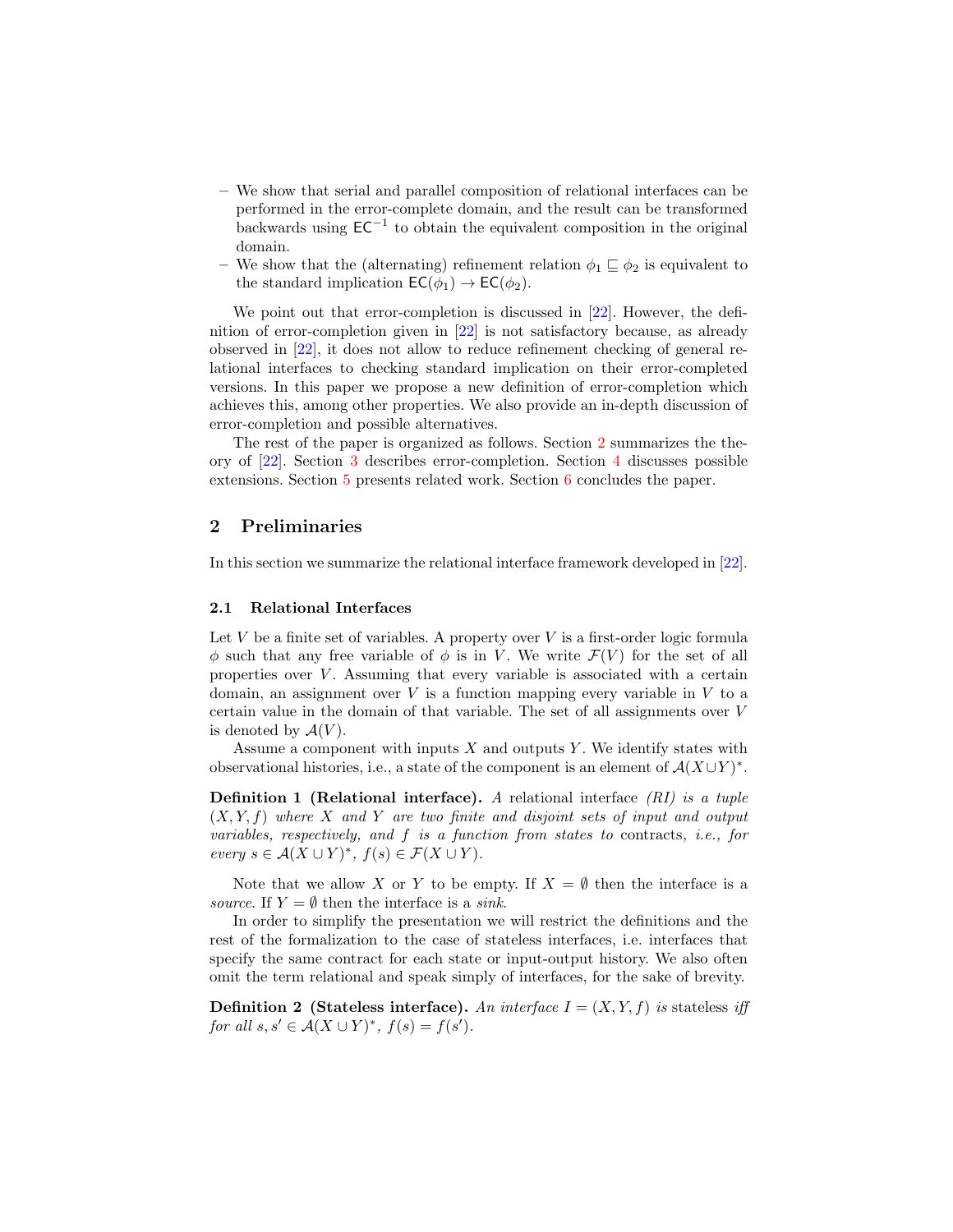For the sake of simplicity, we will specify a stateless interface as a triple  $(X, Y, \phi)$ , where  $\phi \in \mathcal{F}(X \cup Y)$ .

An example of a stateless relational interface is shown in Figure [1.](#page-3-0) This interface, called  $Div$ , is the interface of a component that is supposed to perform division. The component has two inputs  $x_1$  and  $x_2$  and produces the result  $y = \frac{x_1}{x_2}$  on its output. There are different properties of this component that one might want to capture in its interface  $Div$ . Two possible contracts for  $Div$ ,  $\phi_1$ and  $\phi_2$ , are shown in Figure [1.](#page-3-0) Both specify that input  $x_2$  has to be different than 0. Note that the first contract  $\phi_1$  completely determines the behavior of the component; it is an example of a deterministic contract: given legal inputs, outputs are unique. Contract  $\phi_2$ , on the other hand, only provides guarantees about the sign of the output.

<span id="page-3-0"></span>
$$
\begin{array}{c}\nx_1 \\
\hline\nx_2\n\end{array}
$$
\n
$$
Div \rightarrow \begin{array}{c}\ny \\
\hline\n\end{array}
$$
\n
$$
\phi_1: x_2 \neq 0 \land x_1 = y \cdot x_2
$$
\n
$$
\phi_2: x_2 \neq 0 \land (y \geq 0 \equiv (x_1 \geq 0 \land x_2 > 0))
$$

Fig. 1. Component Div outputs at y the division of its inputs  $x_1/x_2$ 

The theory does not separate requirements on inputs from guarantees on the outputs. A single formula on input and output variables captures the behavioral specification of a stateless interface. We can however extract the requirements a contract makes on the inputs by existentially quantifying over the output variables.

**Definition 3 (Input requirement).** Given a contract  $\phi \in \mathcal{F}(X \cup Y)$ , the input requirement of  $\phi$  is the formula in( $\phi$ ) :=  $\exists Y : \phi$ .

A note on notation: if  $\phi$  is a formula over a set of variables V, and  $U \subseteq V$ , with  $U = \{u_1, u_2, ..., u_k\}$ , then  $\exists U : \phi$  is shorthand notation for  $\exists u_1, u_2, ..., u_n : \phi$ . Note that U is allowed to be empty. If  $U = \emptyset$ , then  $(\exists U : \phi) \equiv \phi$ .

 $\mathsf{in}(\phi)$  is a property over X only, and represents the requirements that the contract places on the component inputs. For example, for the division component with contract  $\phi \equiv (x_2 \neq 0 \land x_2 \cdot y = x_1)$ , the input requirement is  $\sin(\phi) \equiv (\exists y : x_2 \neq 0 \land x_2 \cdot y = x_1) \equiv x_2 \neq 0$ . Note that if  $\phi$  belongs to a source (that is, if  $X = \emptyset$ ), and  $\phi$  is satisfiable, then  $\text{in}(\phi) \equiv \text{true}$ . If  $\phi$  belongs to a sink (i.e., if  $Y = \emptyset$ ), then  $\mathsf{in}(\phi) \equiv \phi$ . In all cases,  $\phi \to \mathsf{in}(\phi)$ .

**Definition 4 (Input-completeness).** An interface  $I = (X, Y, \phi)$  is inputcomplete iff  $\text{in}(\phi)$  is valid.

Going back to the examples of Figure [1,](#page-3-0) note that  $\text{in}(\phi_1) \equiv \text{in}(\phi_2) \equiv x_2 \neq 0$ . Therefore, both  $\phi_1$  and  $\phi_2$  are not input-complete. If, however, the contract was specified as  $\phi_3 \equiv (x_2 \neq 0 \rightarrow x_2 \cdot y = x_1)$ , then in $(\phi_3)$  would be true.  $\phi_3$  is thus an example of an input-complete contract.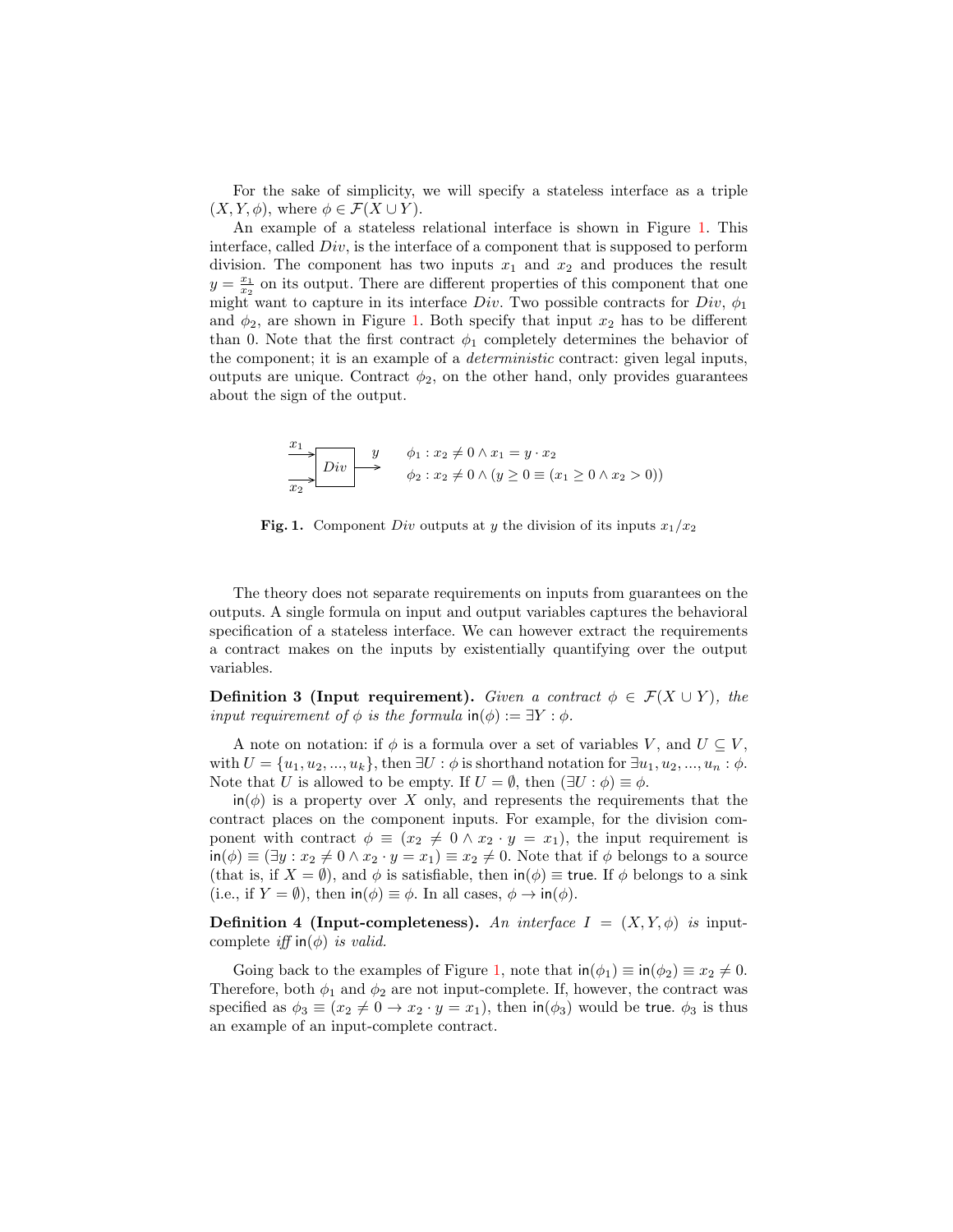**Definition 5 (Well-formedness).** An interface  $I = (X, Y, \phi)$  is well-formed iff  $\phi$  is satisfiable.

At this point it is worth making the following remark. Syntactically, relational interfaces are represented by formulas. Semantically, they are relations between input and output assignments, that is, subsets of  $\mathcal{A}(X \cup Y)$  (hence the term relational). Clearly, different formulas correspond to the same relation. For example, both  $x \wedge \neg x$  and false represent the same relation (in this case the empty set). What we are mainly interested in is the semantics, not the syntax. For formulas  $\phi_1$  and  $\phi_2$ , we can check whether they represent the same relation by checking whether they are equivalent,  $\phi_1 \equiv \phi_2$ .

Based on the above discussion, the canonical non-well-formed interface can be represented by false.

<span id="page-4-0"></span>

Fig. 2. Component C specified by interface I in feedback with environment  $E$ .

A relational interface  $I = (X, Y, \phi)$  can be seen as specifying a game between a component and its environment. In Figure [2,](#page-4-0) the component and the environment are represented by blocks  $C$  and  $E$  respectively. The game proceeds in a sequence of rounds. At the end of each round, an assignment  $a \in \mathcal{A}(X \cup Y)$  is chosen. Typically, the environment plays first and chooses an assignment for the inputs X of the component,  $a_X \in \mathcal{A}(X)$ . If  $a_X$  does not satisfy in( $\phi$ ) then this is not a legal input and the environment loses. Otherwise, the component plays by choosing an assignment for the outputs Y,  $a_Y \in \mathcal{A}(Y)$ . If  $(a_X, a_Y)$  does not satisfy  $\phi$  then this is not a legal output for this input, and the component loses the game. Otherwise, the round is complete, and the game moves to the next round.

#### 2.2 Composition

We can compose two interfaces  $I_1$  and  $I_2$  in series by connecting some of the output variables of  $I_1$  to some of the input variables of  $I_2$ . Variables that have the same name are implicitly connected. As it was argued in [\[22\]](#page-17-5), composition by conjunction of the interface contracts is not sufficient, and instead a "demonic" definition of serial composition needs to be used.

**Definition 6 (Serial composition).** Let  $I_1 = (X_1, Y_1, \phi_1)$  and  $I_2 = (X_2, Y_2, \phi_2)$ be two interfaces. I<sub>1</sub> and I<sub>2</sub> are said to be composable if  $X_1 \cap X_2 = X_1 \cap Y_2 =$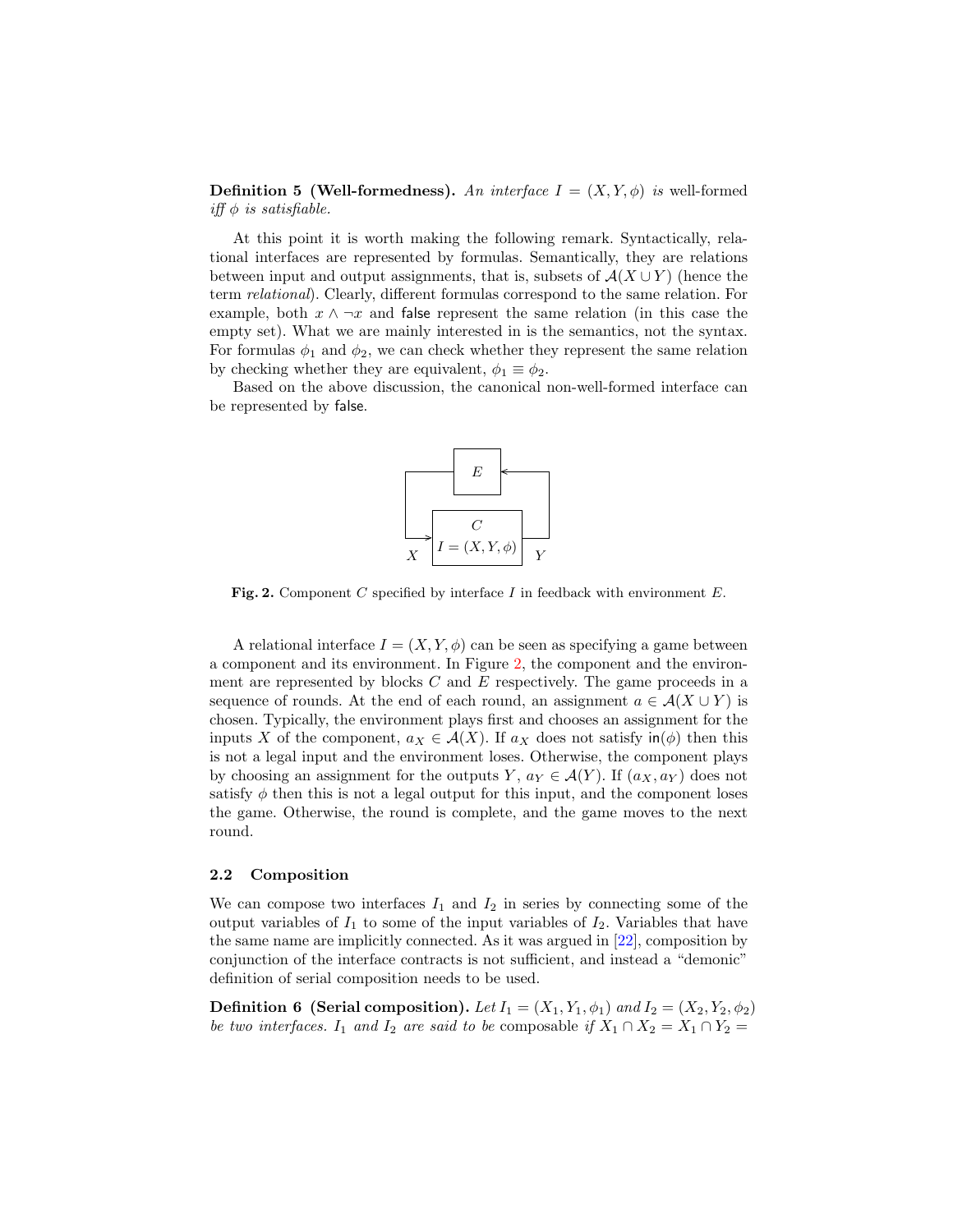$Y_1 \cap Y_2 = \emptyset$ . If  $I_1$  and  $I_2$  are composable, then we can define the serial composition of  $I_1$  and  $I_2$ , denoted  $I_1 \rightsquigarrow I_2$ , as the interface  $I = (X, Y, \phi_1 \rightsquigarrow \phi_2)$  where  $X = X_1 \cup (X_2 \setminus Y_1), Y = Y_2 \cup Y_1$  and

<span id="page-5-0"></span>
$$
\phi_1 \rightsquigarrow \phi_2 := \phi_1 \land \phi_2 \land \forall Y_1 : (\phi_1 \to \mathsf{in}(\phi_2))
$$
\n<sup>(1)</sup>

It is often convenient to automatically hide the connected outputs  $Y_1 \cap X_2$  right after the composition. For that purpose, we introduce the additional operator of serial composition with hiding, denoted  $I_1 \rightarrow Y I_2$ , which defines interface  $I' = (X, Y', \phi_1 \leadsto^* \phi_2)$ , where X is as above,  $Y' = Y_2 \cup (Y_1 \setminus X_2)$ , and

$$
\phi_1 \leadsto^* \phi_2 := \exists (Y_1 \cap X_2) : (\phi_1 \leadsto \phi_2) \tag{2}
$$

Note that in the definition above,  $Y_1$  and  $X_2$  could also be disjoint, which means that no connections exist between  $I_1$  and  $I_2$ . This can be used to model the *parallel composition* of  $I_1$  and  $I_2$ , which then becomes a special case of serial composition.

Four serial composition examples are shown in Figure [3.](#page-6-0) In all of them, a component  $C$  with different guarantees is connected to a component  $D$  that is expecting its second input,  $x_2$ , to be different than zero.

In case (a), the contract of C guarantees that its output  $x_2$  will be nonzero, and indeed, the composite interface contract is equal to true and thus well-formed.

In cases (b) and (c), where the contracts of C are  $x_2 = 0$  and true, the resulting contract of the composition is false, i.e.,  $C \rightsquigarrow D$  is not well-formed in these two cases. In case (b) this is not surprising since we know that  $x_2 = 0$  is an illegal input for  $D$ . In case  $(c)$ , the contract of  $C$  is too weak, therefore it cannot be guaranteed that the input to D will be legal.

Case (d) presents a more interesting example. In this case the interface of C is  $({z}, {x_2}, {x_2 \ge z})$ . The requirement that  $x_2 \ne 0$  induces a new requirement in the resulting contract, namely, that input  $z$  be strictly positive. This is the weakest requirement on z that allows to ensure  $x_2 \neq 0$ .

**Definition 7 (Compatibility).** Let  $I_1 = (X_1, Y_1, \phi_1)$  and  $I_2 = (X_2, Y_2, \phi_2)$  be two composable interfaces. We say that  $I_1$  and  $I_2$  are compatible if  $I_1 \rightsquigarrow I_2$  is well-formed.

In Figure [3,](#page-6-0) in examples (a) and (d), the interfaces of  $C$  and  $D$  are compatible, whereas in examples (b) and (c) they are not.

We remark that we view compatibility as a key differentiating aspect of inputcomplete theories and interface theories. Compatibility is a local correctness property, akin to type checking. As the examples of Figure [3](#page-6-0) illustrate, we can speak of compatibility between components without proving any property about the entire system. We view this as more lightweight than full system verification. In addition, example (d) illustrates how composition can be used to induce new input constraints, which is akin to type inference.

The difference between  $\rightsquigarrow$  and standard composition, i.e., conjunction, lies in the last conjunct of Formula [\(1\)](#page-5-0), namely  $\forall Y_1 : (\phi_1 \to \text{in}(\phi_2))$ . The latter is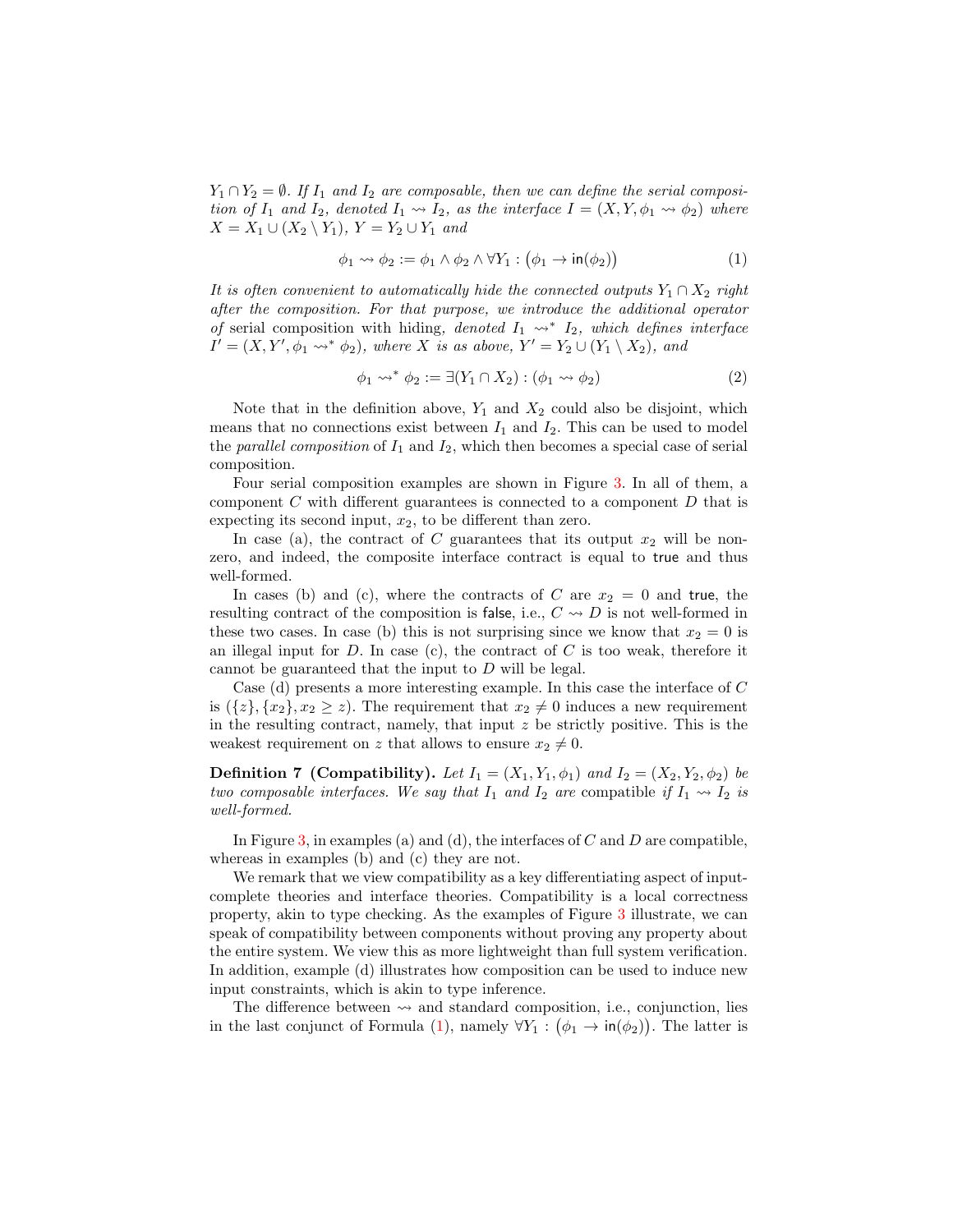

<span id="page-6-0"></span>Fig. 3. Four examples of serial composition of relational interfaces.

a condition on the free inputs of the composite interface (because  $\phi_1 \rightarrow \text{in}(\phi_2)$ ) is a formula on  $X_1 \cup Y_1 \cup X_2$ ). This conjunct states that, for a given input to the composite interface, any outputs that satisfy  $\phi_1$  will be legal inputs for  $\phi_2$ . It can be easily seen that if  $\phi_2$  is input-complete, then this conjunct evaluates to true, so  $\phi_1 \leadsto \phi_2$  becomes equivalent to  $\phi_1 \land \phi_2$ . The same holds when  $\phi_1$  is deterministic, so standard composition is a special case of  $\rightsquigarrow$ .

**Theorem 1 (Special cases of composition [\[22\]](#page-17-5)).** Let  $I_1 = (X_1, Y_1, \phi_1)$  and  $I_2 = (X_2, Y_2, \phi_2)$  be two composable interfaces. If  $I_2$  is input-complete or  $I_1$  is deterministic, then  $\phi_1 \rightsquigarrow \phi_2 \equiv \phi_1 \wedge \phi_2$ .

#### 2.3 Refinement

**Definition 8 (Refinement).** We say that an interface  $I' = (X', Y', \phi')$  refines an interface  $I = (X, Y, \phi)$ , written  $I' \sqsubseteq I$ , iff  $X' \subseteq X$ ,  $Y' \supseteq Y$ , and the following formula is valid:

<span id="page-6-2"></span>
$$
\text{in}(\phi) \to (\text{in}(\phi') \land (\phi' \to \phi))
$$
\n(3)

The condition can be written as the conjunction of two conditions:

$$
\text{in}(\phi) \to \text{in}(\phi') \tag{4}
$$

$$
(\text{in}(\phi) \land \phi') \to \phi \tag{5}
$$

The first condition guarantees that any input assignment that is legal in I will also be legal in  $I'$ . The second states that for every input assignment that is legal in  $I$ , all output assignments that can be possibly computed by  $I'$  from that input, can also be produced by I.

<span id="page-6-1"></span>Theorem 2 (Refinement preserves well-formedness  $[22]$ ). Let I, I' be stateless interfaces such that  $I' \sqsubseteq I$ . If I is well-formed, then I' is well-formed.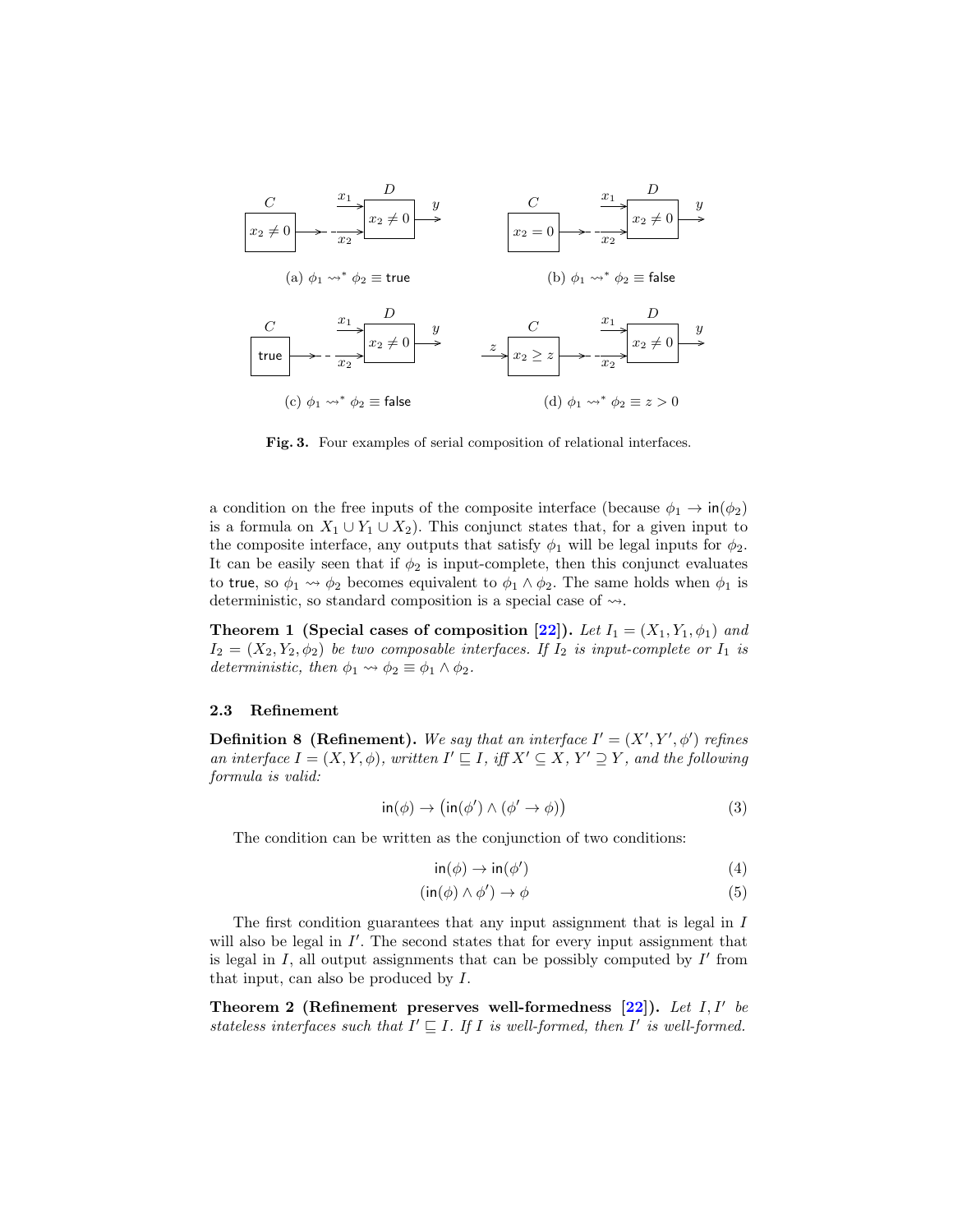<span id="page-7-1"></span>Theorem 3 (Composition preserves refinement  $[22]$ ). Let  $I_1, I_2, I'_1$ , and  $I'_2$  be interfaces such that  $I'_1 \sqsubseteq I_1$  and  $I'_2 \sqsubseteq I_2$ . Then  $I'_1 \leadsto I'_2 \sqsubseteq I_1 \leadsto I_2$ .

We can conclude from Theorems [2](#page-6-1) and [3](#page-7-1) that refinement preserves compatibility:

Corollary 1 (Refinement preserves compatibility  $[22]$ ). Let  $I_1, I_2$  be compatible interfaces. Let  $I'_1$ , and  $I'_2$  be interfaces such that  $I'_1 \sqsubseteq I_1$ ,  $I'_2 \sqsubseteq I_2$ . Then  $I'_1$  and  $I'_2$  are also compatible.

### <span id="page-7-0"></span>3 Error-Completion

Error-completion is a lossless transformation from (possibly non-input-complete) relational interfaces to input-complete relational interfaces. The idea is to capture illegal inputs using an extra boolean output variable. This has already been proposed in [\[22\]](#page-17-5). However, the way in which error-completion is defined in [\[22\]](#page-17-5) is too strict, and does not allow us to reduce checking refinement of RIs to checking implication of their error-completed versions. We explain this further below.

In this paper we provide a less restrictive version of error-completion:

**Definition 9 (Error-completion).** Let  $I = (X, Y, \phi)$  be an interface. Let e be a new output variable, such that  $e \notin X \cup Y$ . The error-completion of  $\phi$  is the formula  $\mathsf{EC}(\phi)$  over  $X \cup Y \cup \{e\}$ , defined as follows:

$$
EC(\phi) := \text{in}(\phi) \to (\phi \land \neg e) \tag{6}
$$

It is easy to verify that  $EC(\phi)$  is input-complete, for any  $\phi$ . Also note that if  $\phi$  is input complete, then  $\mathsf{EC}(\phi) \equiv (\phi \land \neg e)$ .

In the example of the division component in Figure [1](#page-3-0) where  $\phi \equiv (x_2 \neq$  $0 \wedge x_1 = y \cdot x_2$ , the error-completion of  $\phi$  is:

$$
\mathsf{EC}(\phi) \equiv x_2 \neq 0 \to (x_1 = y \cdot x_2 \land \neg e)
$$

**Definition 10 (Inverse transformation).** Let  $I = (X, Y, \phi)$  be an interface and let  $\phi_e = \mathsf{EC}(\phi)$  be the error-completion of  $\phi$ . We can retrieve  $\phi$  from  $\phi_e$ using the following transformation:

$$
EC^{-1}(\phi_e) := (\exists e : \phi_e) \land (\forall Y \cup \{e\} : \phi_e \to \neg e)
$$
\n
$$
(7)
$$

It can be shown that the two conjuncts of the definition of  $\mathsf{EC}^{-1}$  correspond to  $\phi \vee \neg \mathsf{in}(\phi)$  and  $\mathsf{in}(\phi)$ , respectively. Intuitively  $\exists e : \phi_e$  adds all illegal inputs to the domain of  $\phi$  and  $\forall Y \cup \{e\} : \phi_e \to \neg e$  removes them. Formally,  $\mathsf{EC}^{-1}$  is a left inverse of EC:

<span id="page-7-2"></span>**Lemma 1.** Any formula  $\phi$  over  $X \cup Y$  is equivalent to  $EC^{-1}(EC(\phi))$ , i.e.:

$$
\phi \equiv \mathsf{EC}^{-1}(\mathsf{EC}(\phi))\tag{8}
$$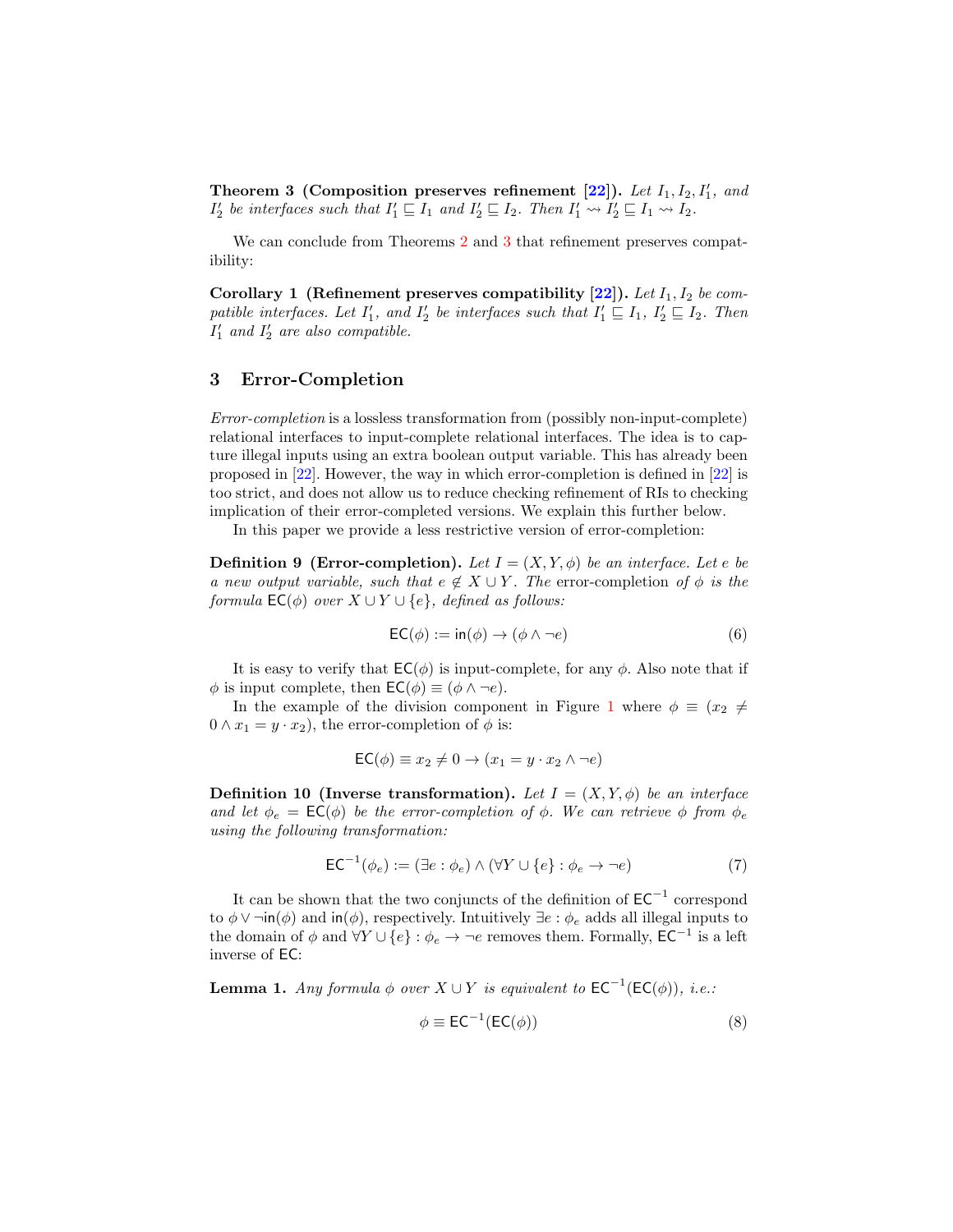*Proof.* If we expand the definitions of EC and  $EC^{-1}$ ,  $EC(EC^{-1}(\phi))$  is equal to:

$$
\mathsf{EC}(\mathsf{EC}^{-1}(\phi)) \equiv (\exists e : (\mathsf{in}(\phi) \to (\phi \land \neg e))) \land (\forall Y \cup \{e\} : (\mathsf{in}(\phi) \to (\phi \land \neg e)) \to \neg e).
$$

We examine the two conjuncts separately. The first conjunct is:

$$
\exists e : (\text{in}(\phi) \to (\phi \land \neg e)) = \text{in}(\phi) \to (\phi \land \exists e : \neg e)
$$

$$
= \text{in}(\phi) \to \phi.
$$

Let  $\Phi$  be the formula  $(in(\phi) \rightarrow (\phi \land \neg e)) \rightarrow \neg e$ .

For  $e = \text{true}, \Phi$  is equal to  $(\text{in}(\phi) \to \text{false}) \to \text{false} \equiv \text{in}(\phi)$ .

For  $e = \text{false}, \Phi$  is equal to  $(\text{in}(\phi) \to \phi) \to \text{true} \equiv \text{true}.$ 

Therefore the second conjunct is equivalent to  $\forall Y : \text{in}(\phi)$  or  $\text{in}(\phi)$  since the latter does not depend on Y variables.

Going back to  $\mathsf{EC}^{-1}(\mathsf{EC}(\phi))$ , we get:

$$
EC^{-1}(EC(\phi)) \equiv (\text{in}(\phi) \to \phi) \land \text{in}(\phi) \equiv \phi \land \text{in}(\phi) \equiv \phi.
$$

 $\Box$ 

It can be easily shown that any function that has a left inverse is injective. Therefore,  $\phi_1 \not\equiv \phi_2$  implies  $\mathsf{EC}(\phi_1) \not\equiv \mathsf{EC}(\phi_2)$ .

Lemma [1](#page-7-2) is an important result, as it proves that the transformations  $\mathsf{EC}, \mathsf{EC}^{-1}$ are lossless. In addition, as we shall show next, Lemma [1](#page-7-2) allows to prove that EC forms a bijection between relational interfaces and an appropriate subclass of error-complete interfaces.

#### 3.1 Meaningful ECI

We have seen that  $EC^{-1}$  is a left inverse of EC. Note, however, that it is not the case that  $EC^{-1}$  is a right inverse of EC, that is,  $EC(EC^{-1}(\phi_e))$  is not always equivalent to  $\phi_e$ . For example, if  $\phi_e := (y = e)$  where y is an output, then:

$$
\mathsf{EC}^{-1}(\phi_e) \equiv (\exists e: y = e) \land (\forall Y \cup \{e\}: (y = e) \rightarrow \neg e) \equiv \mathsf{true} \land \mathsf{false} \equiv \mathsf{false}
$$

while

$$
\mathsf{EC}(\mathsf{EC}^{-1}(\phi_e))\equiv \mathsf{EC}(\mathsf{false})\equiv \mathsf{in}(\mathsf{false}) \to (\mathsf{false} \wedge \neg e)\equiv \mathsf{false} \to \mathsf{false} \equiv \mathsf{true}.
$$

The same can be shown for less elementary contracts. For instance, if  $\phi_e$  :=  $(x = 0 \rightarrow \neg e) \wedge (x = 1 \rightarrow e)$ , then  $\mathsf{EC}^{-1}(\phi_e) = (x = 0)$  but  $\mathsf{EC}(x = 0) \neq \phi_e$ .

In fact we can prove that  $\phi_e$  is generally stronger than  $\mathsf{EC}(\mathsf{EC}^{-1}(\phi_e)).$ 

**Lemma 2.** Any formula  $\phi_e$  over  $X \cup Y \cup \{e\}$  is equivalent or stronger than  $\mathsf{EC}(\mathsf{EC}^{-1}(\phi_e))$  :

$$
\phi_e \to \mathsf{EC}(\mathsf{EC}^{-1}(\phi_e))\tag{9}
$$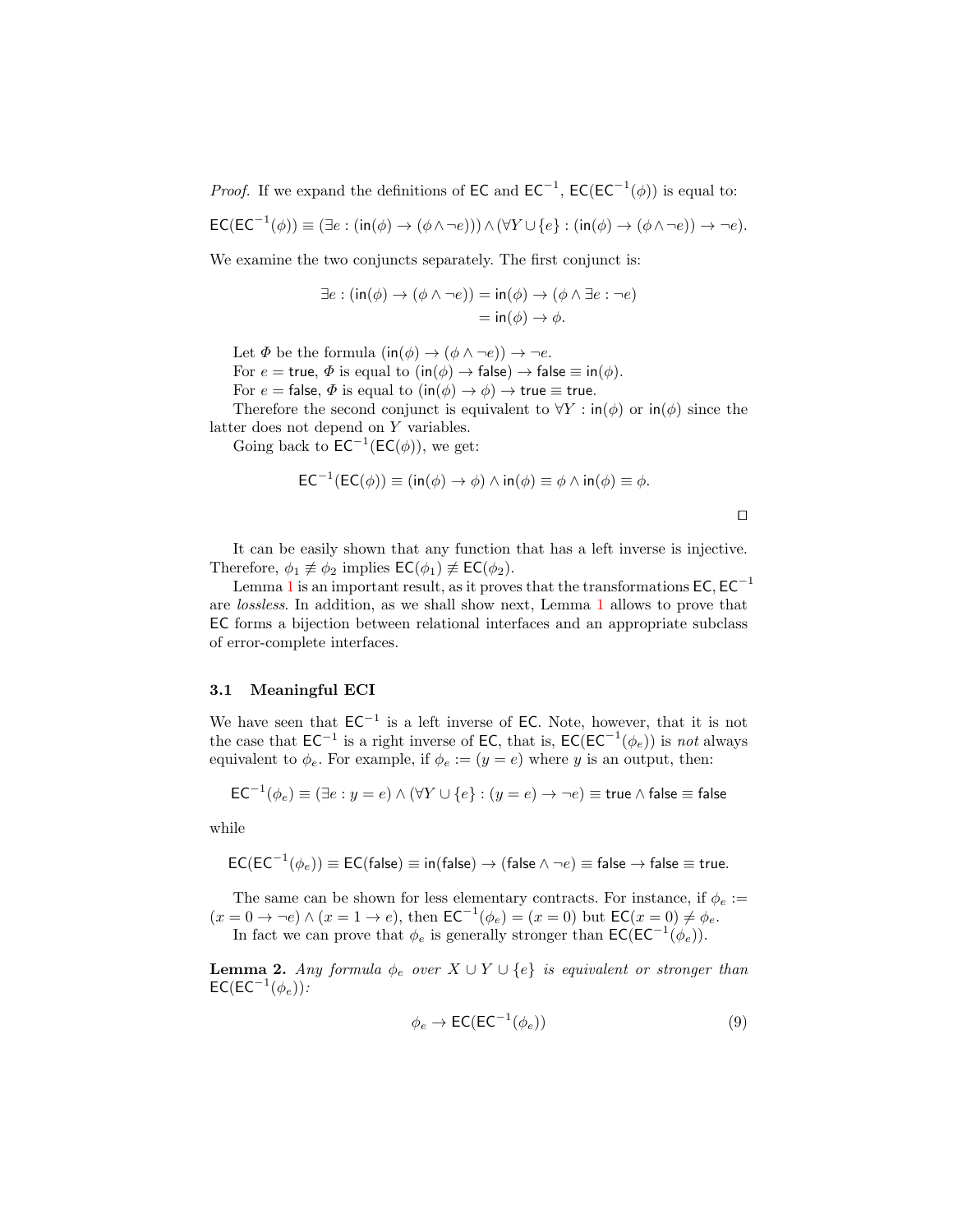As the above results show, even though, by Lemma [1,](#page-7-2) EC is injective, it is not surjective. This means that there are error-complete interfaces which do not correspond to any meaningful relational interfaces. However, note that it was never our intention to handle arbitrary error-complete interfaces, that is, arbitrary formulas over  $X \cup Y \cup \{e\}$ . Instead, what we are interested in is a transformation from contracts over  $X \cup Y$  to input-complete contracts over  $X \cup Y \cup \{e\}$ . We are thus only interested in the subclass of error-complete interfaces which are obtained from relational interfaces via EC. That is, we are only interested in the image of EC. We call this subclass the class of *meaningful error-complete inter*faces (MECI). MECI is a strict subset of the set of all input-complete interfaces over  $X \cup Y \cup \{e\}$ , which we denote by ECI.

Definition 11 (Meaningful error-complete interfaces). Let  $\phi_e$  be a formula over  $X \cup Y \cup \{e\}$ .  $\phi_e$  is said to be meaningful iff there exists a formula  $\phi$ over  $X \cup Y$  such that  $\mathsf{EC}(\phi) \equiv \phi_e$ .

<span id="page-9-0"></span>**Theorem 4.** Let  $\phi_e$  be a formula over  $X \cup Y \cup \{e\}$ .  $\phi_e$  is meaningful iff  $\mathsf{EC}(\mathsf{EC}^{-1}(\phi_e)) \equiv \phi_e.$ 

*Proof.* Suppose  $EC(EC^{-1}(\phi_e)) \equiv \phi_e$ . By definition of  $EC^{-1}$ ,  $EC^{-1}(\phi_e)$  is a formula over  $X \cup Y$ . Therefore, setting  $\phi := \mathsf{EC}^{-1}(\phi_e)$ , we have  $\mathsf{EC}(\phi) \equiv \phi_e$ , thus  $\phi_e$  is meaningful.

In the other direction, suppose  $\phi_e$  is meaningful. Then there is a formula  $\phi$ over  $X \cup Y$  such that  $\mathsf{EC}(\phi) \equiv \phi_e$ .  $\mathsf{EC}(\phi) \equiv \phi_e$  implies  $\mathsf{EC}^{-1}(\mathsf{EC}(\phi)) \equiv \mathsf{EC}^{-1}(\phi_e)$ . By Lemma [1,](#page-7-2)  $\mathsf{EC}^{-1}(\mathsf{EC}(\phi)) \equiv \phi$ , therefore,  $\phi \equiv \mathsf{EC}^{-1}(\phi_e)$ . This implies  $\mathsf{EC}(\phi) \equiv$ **EC(EC<sup>-1</sup>(** $\phi_e$ )). Since **EC**( $\phi$ ) ≡  $\phi_e$ , we get  $\phi_e$  ≡ **EC(EC<sup>-1</sup>(** $\phi_e$ )).

Theorem [4](#page-9-0) is an important result which shows that EC, restricted to the class MECI, is a bijection. This is illustrated in Figure [4.](#page-10-0) Note that we interpret the spaces RI, ECI, MECI, and so on, as containing semantic rather than syntactic objects, that is, relations rather than formulas. Alternatively, and equivalently, a point in each of these spaces represents the equivalence class of all equivalent formulas.

#### 3.2 Composition in the ECI domain

Beyond merely having a lossless transformation from relational interfaces to error-complete interfaces and back, we are interested in using the error-completion to perform operations on relational interfaces more efficiently. In this section we show how error-completion can be used to compute serial composition of relational interfaces by avoiding the universal quantification formula  $\forall Y_1 : (\phi_1 \rightarrow$  $\text{in}(\phi_2)$  used in the definition of  $\leadsto$ . The idea is to *delay* computing the gametheoretic demonic composition as much as possible. In that sense, we can perform serial composition on the error-complete domain, and use the inverse transformation  $EC^{-1}$  (which introduces the universal quantification) to return to the non-input-complete domain whenever necessary. To achieve this, we define a serial composition operator  $\stackrel{e}{\leadsto}$  on error-completions: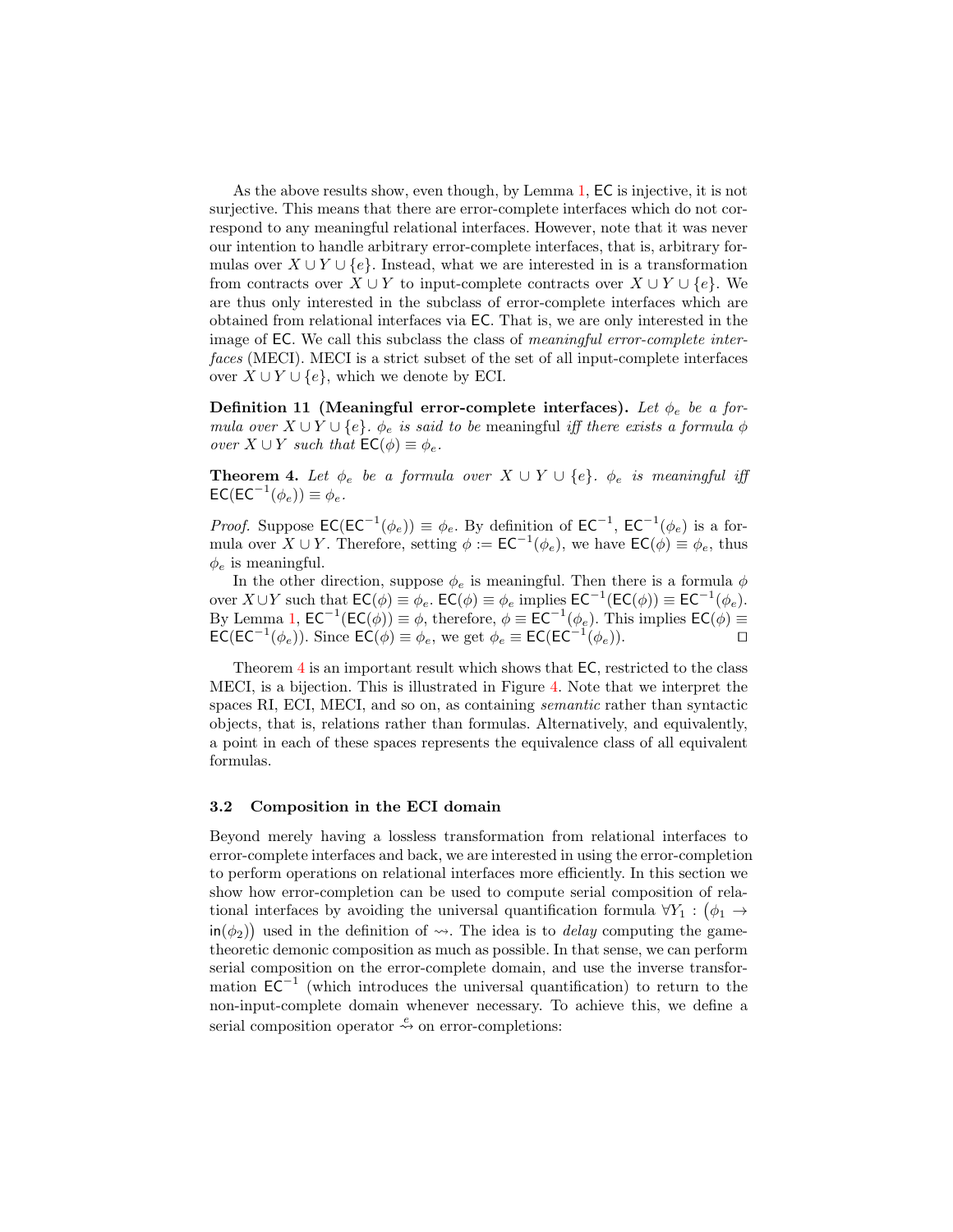

<span id="page-10-0"></span>Fig. 4. Meaningful error-complete interfaces

**Definition 12.** Let  $I_1 = (X_1, Y_1, \phi_1), I_2 = (X_2, Y_2, \phi_2)$  be two composable interfaces. Let  $e_1, e_2$  be two fresh variables, i.e.,  $e_1, e_2 \notin X_1 \cup Y_1 \cup X_2 \cup Y_2$ . Let  $\psi_1, \psi_2$  be two predicates over  $X_1 \cup Y_1 \cup \{e_1\}$  and  $X_2 \cup Y_2 \cup \{e_2\}$  respectively, such that  $\psi_1 = \mathsf{EC}(\phi_1)[e/e_1]$  and  $\psi_2 = \mathsf{EC}(\phi_2)[e/e_2]$  where  $\xi[e/e_i]$  denotes the formula  $\xi'$  obtained by  $\xi$  by replacing e with  $e_i$ . We define the composition of  $\psi_1$ and  $\psi_2$  as:

$$
\psi_1 \stackrel{e}{\leadsto} \psi_2 := \exists e_1, e_2 : (\psi_1 \land \psi_2 \land e = (e_1 \lor e_2))
$$
\n
$$
(10)
$$

The operator  $\stackrel{e}{\leadsto}$  is illustrated in Figure [5](#page-10-1) for the simple case of singleinput/single-output components.



Fig. 5. Illustration of serial composition in the error-complete domain.

We can now state a main result which allows to compute serial composition losslessly on the error-complete domain:

**Theorem 5.** Let  $I_1 = (X_1, Y_1, \phi_1), I_2 = (X_2, Y_2, \phi_2)$  be two composable interfaces. Then the following is true:

<span id="page-10-1"></span>
$$
\mathsf{EC}^{-1}(\mathsf{EC}(\phi_1) \stackrel{e}{\leadsto} \mathsf{EC}(\phi_2)) \equiv \phi_1 \leadsto \phi_2 \tag{11}
$$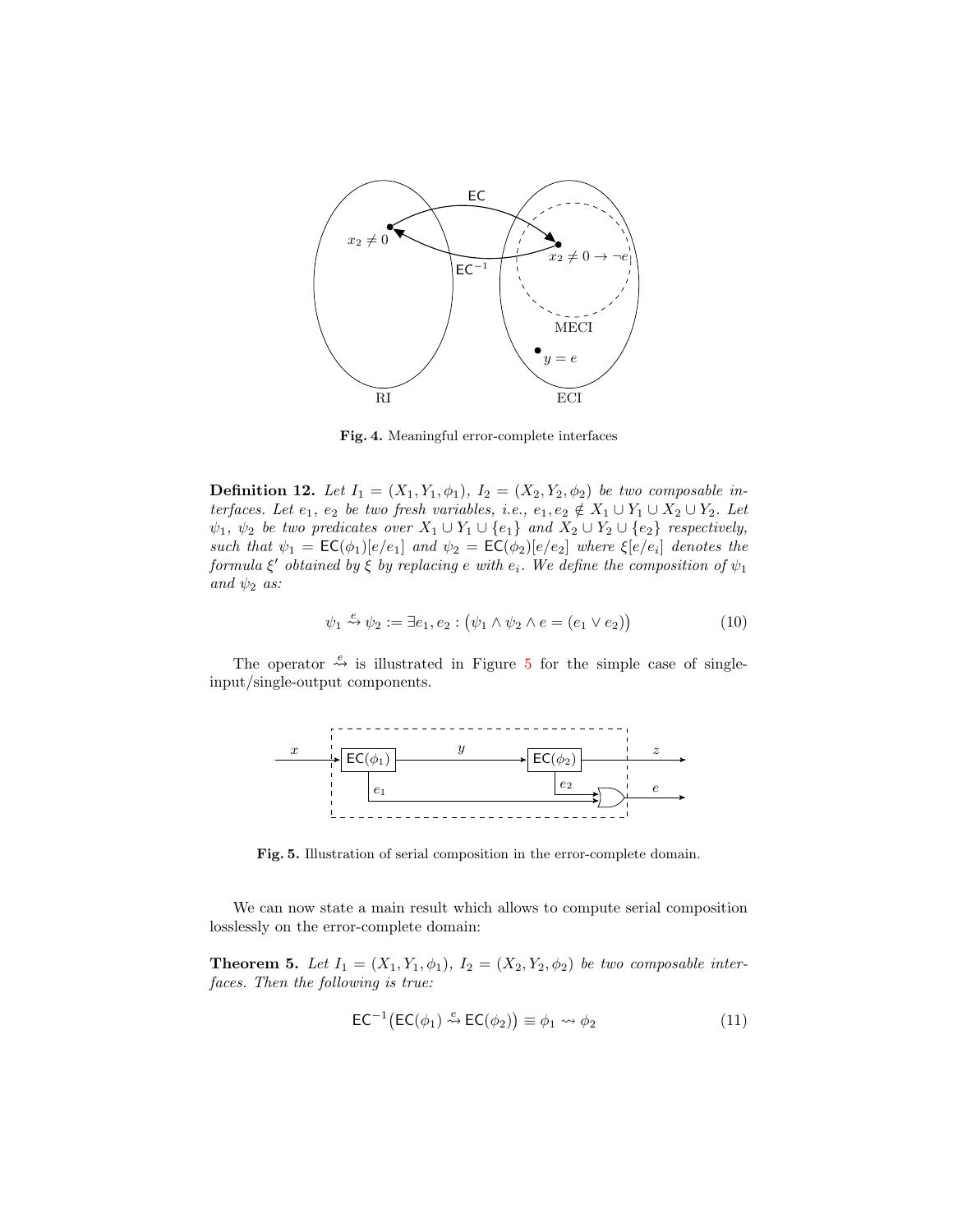Examples Let us look at the composition examples of Figure [3](#page-6-0) and see how serial composition is performed in the error-complete domain. We first look at example (c) and compute the error-completion of the contracts of the two components:

$$
\psi_1 := \mathsf{EC}(\mathsf{true})[e/e_1] \equiv \mathsf{true} \to (\mathsf{true} \land \neg e_1) = \neg e_1
$$
\n
$$
\psi_2 := \mathsf{EC}(x_2 \neq 0)[e/e_2] \equiv \mathsf{in}(x_2 \neq 0) \to (x_2 \neq 0 \land \neg e_2)
$$
\n
$$
\equiv x_2 \neq 0 \to (x_2 \neq 0 \land \neg e_2)
$$
\n
$$
\equiv x_2 \neq 0 \to \neg e_2
$$

The serial composition contract in the error-complete domain is:

$$
\psi_1 \stackrel{e}{\leadsto} \psi_2 \equiv \exists e_1, e_2 : \text{true} \land (x_2 \neq 0 \rightarrow \neg e_2) \land (e = e_1 \lor e_2)
$$

$$
\equiv \exists e_1, e_2 : (x_2 \neq 0 \rightarrow \neg e_2) \land (e = e_1 \lor e_2)
$$

$$
\equiv \text{true}
$$

If we apply the  $EC^{-1}$  operator, we indeed get back the serial composition contract we had computed before:

$$
EC^{-1}(\text{true}) \equiv (\exists e : \text{true}) \land (\forall x_2 \forall e : \text{true} \rightarrow \neg e)
$$

$$
\equiv (\forall x_2 \forall e : \neg e)
$$

$$
\equiv \text{false}
$$

In case (d) of Figure [3,](#page-6-0) the error-completion of the contract of the division component,  $\psi_2$ , is the same as before, and for component C we get:

$$
\psi_1 := \mathsf{EC}(x_2 \ge z)[e/e_1] \equiv \mathsf{in}(x_2 \ge z) \to (x_2 \ge z \land \neg e_1)
$$

$$
\equiv (\exists x_2 : x_2 \ge z) \to (x_2 \ge z \land \neg e_1)
$$

$$
\equiv x_2 \ge z \land \neg e_1
$$

The serial composition contract in the error-complete domain is:

$$
\psi := \psi_1 \stackrel{e}{\leadsto} \psi_2 \equiv \exists e_1, e_2 : (x_2 \ge z \land \neg e_1) \land (x_2 \neq 0 \to \neg e_2) \land (e = e_1 \lor e_2)
$$

$$
\equiv (x_2 \ge z \land \neg e) \lor (x_2 \ge z \land x_2 = 0 \land e)
$$

$$
\equiv x_2 \ge z \land (\neg e \lor (x_2 = 0 \land e))
$$

We examine the two conjuncts of  $EC^{-1}$  separately:

$$
\exists e : \psi \equiv \exists e : (x_2 \ge z \land (\neg e \lor (x_2 = 0 \land e)))
$$

$$
\equiv x_2 \ge z \land \exists e : (\neg e \lor (x_2 = 0 \land e)) \equiv x_2 \ge z
$$

$$
\forall x_2 \forall e : \psi \to \neg e \equiv \forall x_2 \forall e : (x_2 \ge z \land (\neg e \lor (x_2 = 0 \land e))) \to \neg e
$$
  

$$
\equiv \forall x_2 : (x_2 \ge z \land (\text{false} \lor (x_2 = 0 \land \text{true}))) \to \text{false}
$$
  

$$
\equiv \forall x_2 : \neg (x_2 \ge z \land x_2 = 0)
$$
  

$$
\equiv \neg \exists x_2 : (x_2 \ge z \land x_2 = 0)
$$
  

$$
\equiv z > 0
$$

Thus  $\mathsf{EC}^{-1}(\psi_1 \stackrel{e}{\leadsto} \psi_2) \equiv x_2 \geq z \land z > 0$ , and if we hide the connected input  $x_2$ we get  $\exists x_2 : (x_2 \ge z \land z > 0) \equiv z > 0$  which is equal to  $\phi_1 \leadsto^* \phi_2$ .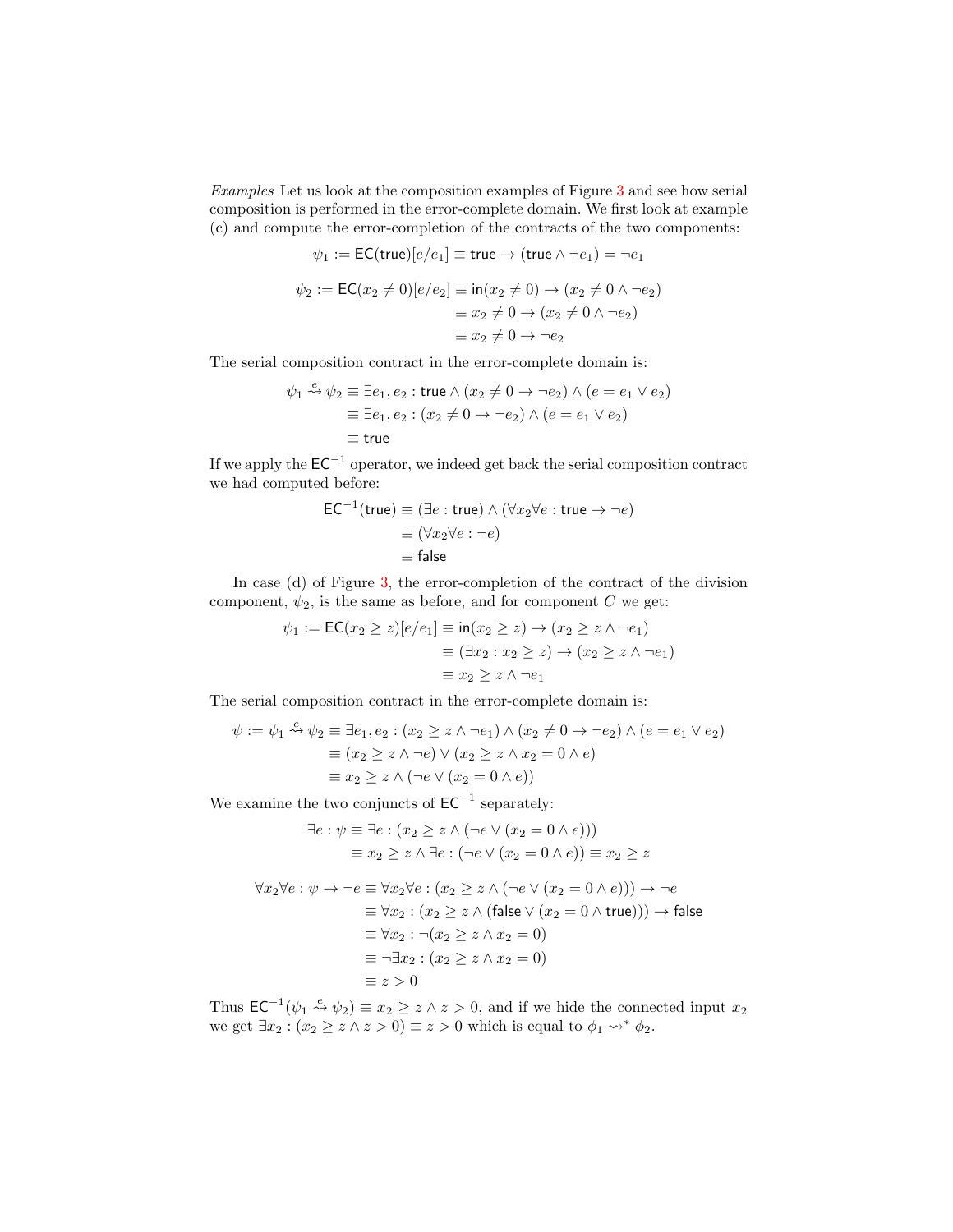#### 3.3 Refinement in the ECI domain

In the previous section we showed how to perform composition on the errorcomplete domain. In this section we show that checking refinement of relational interfaces can be reduced to checking standard implication on their errorcompletions.

<span id="page-12-3"></span>**Theorem 6.** Let  $I_1 = (X_1, Y_1, \phi_1), I_2 = (X_2, Y_2, \phi_2)$  be two interfaces such that  $X_1 \subseteq X_2$  and  $Y_1 \supseteq Y_2$ . Then  $I_1 \sqsubseteq I_2$  iff  $\mathsf{EC}(\phi_1) \to \mathsf{EC}(\phi_2)$  is valid.

Proof. (only if) We repeat Formula [\(3\)](#page-6-2) for convenience:

$$
in(\phi_2) \to (in(\phi_1) \land (\phi_1 \to \phi_2))
$$

We need to show that if Formula  $(3)$  is valid then

<span id="page-12-0"></span>
$$
(\text{in}(\phi_1) \to (\phi_1 \land \neg e)) \to (\text{in}(\phi_2) \to (\phi_2 \land \neg e))
$$
\n(12)

is also valid. To show that Formula  $(12)$  is valid, consider a valuation a that satisfies  $(\textsf{in}(\phi_1) \to (\phi_1 \land \neg e)) \land \textsf{in}(\phi_2)$ . We need to show that a also satisfies  $\phi_2 \wedge \neg e$ . Because a satisfies in $(\phi_2)$  and Formula [\(3\)](#page-6-2) is valid, a also satisfies  $\text{in}(\phi_1) \land (\phi_1 \to \phi_2)$ . Because a satisfies  $\text{in}(\phi_1)$  and also  $(\text{in}(\phi_1) \to (\phi_1 \land \neg e)),$  it also satisfies  $\phi_1 \wedge \neg e$ . And because it satisfies  $\phi_1$  and  $\phi_1 \rightarrow \phi_2$  it also satisfies  $\phi_2$ . Thus, it satisfies  $\phi_2 \wedge \neg e$ .

(if) We need to show that if Formula  $(12)$  is valid then Formula  $(3)$  is also valid. It suffices to show that if the negation of Formula [\(3\)](#page-6-2) is satisfiable then the negation of Formula [\(12\)](#page-12-0) is also satisfiable.

The negation of Formula [\(3\)](#page-6-2) is

<span id="page-12-1"></span>
$$
in(\phi_2) \land (\neg in(\phi_1) \lor (\phi_1 \land \neg \phi_2))
$$
\n(13)

The negation of Formula [\(12\)](#page-12-0) is

<span id="page-12-2"></span>
$$
(\text{in}(\phi_1) \to (\phi_1 \land \neg e)) \land \text{in}(\phi_2) \land (\neg \phi_2 \lor e) \tag{14}
$$

Suppose a satisfies Formula  $(13)$ . Notice that a is an assignment over variables in  $X_2 \cup Y_1$ . In particular, a does not assign a value to e. There are two cases:

- 1. a satisfies  $\text{in}(\phi_2) \land \neg \text{in}(\phi_1)$ : We extend assignment a to assignment a' over  $X_2 \cup Y_1 \cup \{e\}$ , such that a' sets e to true and keeps the values of a for all other variables. Clearly, a' satisfies the last conjunct  $\neg \phi_2 \lor e$  of Formula [\(14\)](#page-12-2). Also, because a satisfies the first two conjuncts of Formula  $(14)$  and because these conjuncts do not refer to  $e, a'$  satisfies them as well. Therefore,  $a'$  satisfies Formula [\(14\)](#page-12-2).
- 2. a satisfies  $\text{in}(\phi_2) \wedge \phi_1 \wedge \neg \phi_2$ : As before we extend a to a' but now a' sets e to false. It can be seen that this  $a'$  satisfies the consequent of the first conjunct and the last two conjuncts of Formula [\(14\)](#page-12-2) and thus satisfies Formula [\(14\)](#page-12-2).

Thus, in both cases Formula  $(14)$  is satisfiable.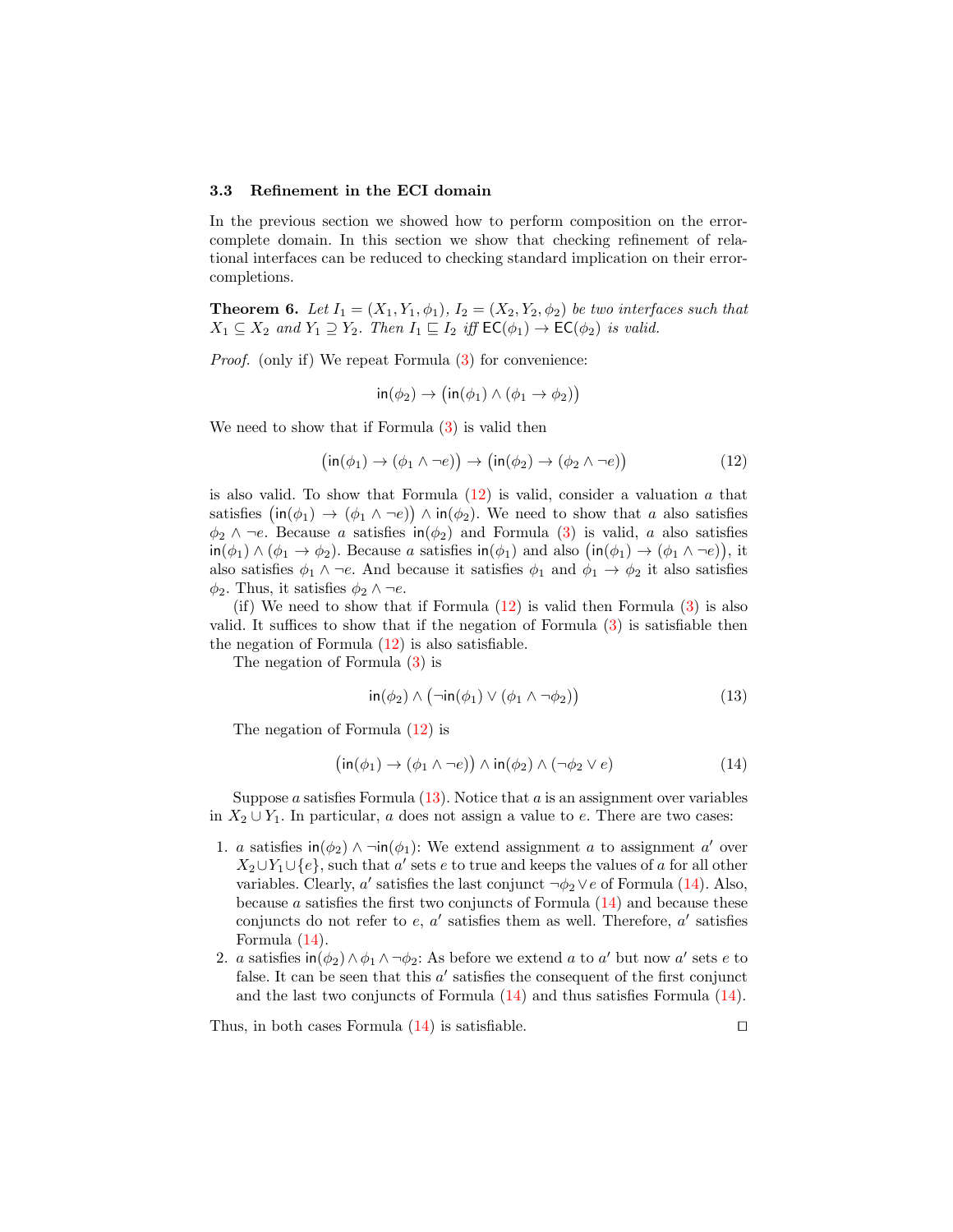We can now fulfill our promise to explain why the error-completion transformation defined in  $[22]$  is not satisfactory. The definition given in  $[22]$  is:

$$
\mathsf{EC}_{\mathsf{strict}}(\phi) := (\neg \mathsf{in}(\phi) \land e) \lor (\phi \land \neg e) \tag{15}
$$

Unfortunately, Theorem [6](#page-12-3) does not hold if we replace  $\mathsf{EC}$  by  $\mathsf{EC}_{\mathsf{strict}}$ . Intuitively, this is because  $EC_{\text{strict}}$  is too strict. It requires that the error variable is true when an input is given that does not satisfy  $\text{in}(\phi)$ . This demand goes against the contravariant definition of refinement: a refinement of  $\phi$  can accept more inputs than  $\phi$ . To give a concrete example, consider two interfaces I, I' with contracts  $\phi \equiv x > 0$  and  $\phi' =$  true respectively. true accepts more inputs than  $x > 0$ , therefore we have  $I' \sqsubseteq I$ . Indeed if we consider the error-completions  $\psi := \mathsf{EC}(\phi)$  and  $\psi' := \mathsf{EC}(\phi')$  we get:

$$
\psi \equiv x > 0 \rightarrow \neg e
$$
 and  $\psi' \equiv \neg e$ 

and it is true that  $\psi' \to \psi$ .

However, if we consider the strict error-completions we get:

$$
\psi_{\text{strict}} := \text{EC}_{\text{strict}}(\phi) \equiv (x > 0 \land \neg e) \lor (x \le 0 \land e)
$$

$$
\psi_{\text{strict}}' := \text{EC}_{\text{strict}}(\phi') \equiv \neg e
$$

and it is not the case that  $\psi'_{\text{strict}} \to \psi_{\text{strict}}$ .

### <span id="page-13-0"></span>4 Discussion

#### 4.1 Extension to stateful

We first discuss how the ideas of error-complete interfaces can be applied in the case of stateful interfaces. For the sake of brevity, we do this by means of an example. Nonetheless, we are confident that the results in the paper extend without problem to the general case of stateful interfaces.



<span id="page-13-1"></span>Fig. 6. Stateful interface example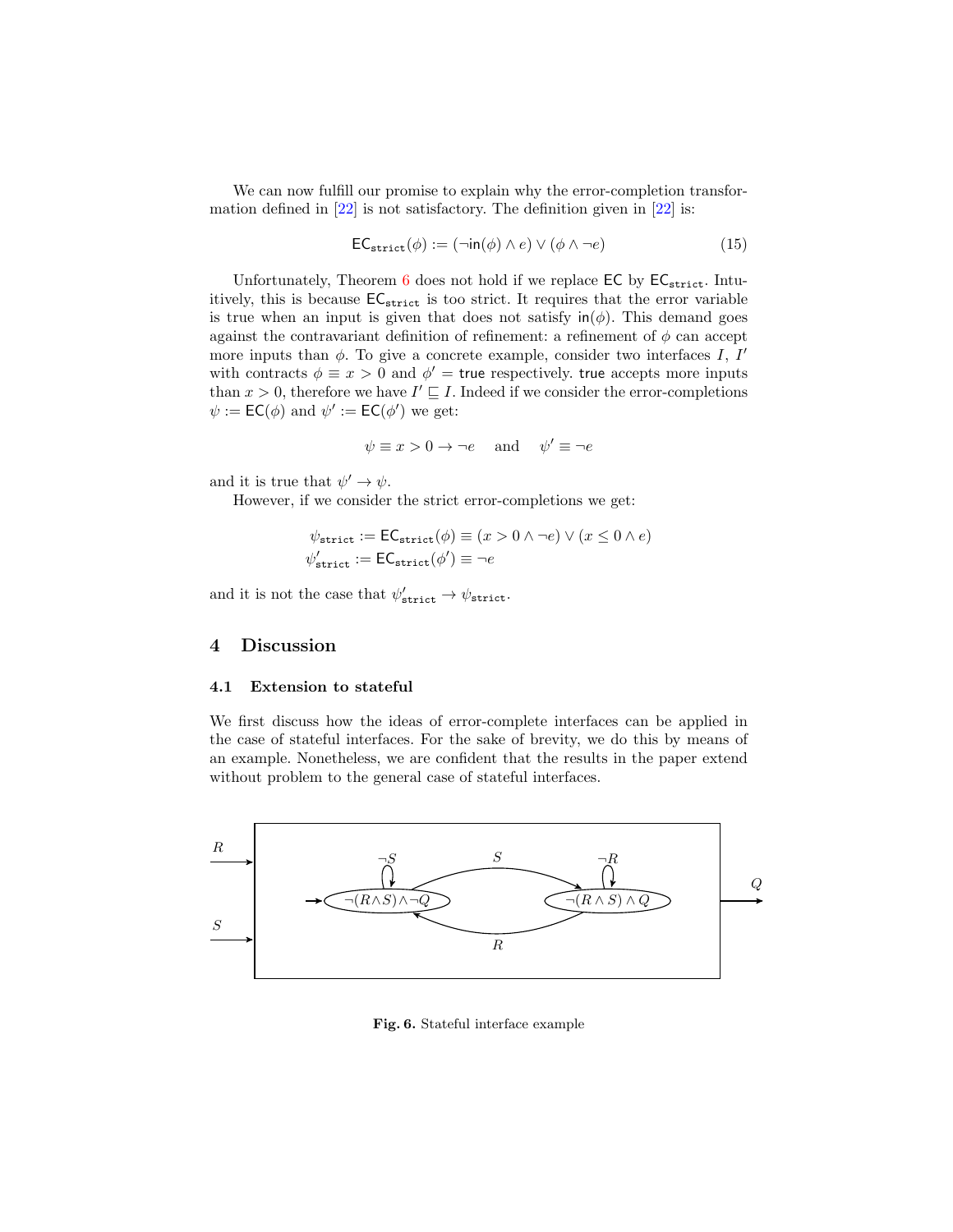Stateful interfaces can be represented as extended automata whose states are annotated with contracts. Figure  $6$  shows the stateful interface of an SR flip-flop. An SR flip-flop has two inputs, S for set, R for reset, and an output  $Q$ which is equal to the current flip-flop state. When neither S nor R are present, the flip-flop maintains its state. When S is present and R is not, the output Q is set to true. When R is present and S is not, the output Q is set to false. The combination of both S and R being present is illegal; in that case, in real implementations, the output depends on gate propagation delays, and hence it is considered an error state. In the game interpretation of interfaces, after the environment decides on the values of R and S, the interface will move to the correct state and produce an output Q that satisfies the contract of that state.

Performing error-completion on stateful interfaces is straightforward: it amounts to perform error-completion on the contract of every state. In the case of the SR flip-flop interface shown above, it amounts to adding a new boolean output variable e and modifying its two contracts as follows:

$$
EC(\neg (R \land S) \land \neg Q) \equiv \text{in}(\neg (R \land S) \land \neg Q) \to (\neg (R \land S) \land \neg Q \land \neg e)
$$

$$
\equiv \neg (R \land S) \to (\neg (R \land S) \land \neg Q \land \neg e)
$$

$$
\equiv \neg (R \land S) \to (\neg Q \land \neg e)
$$

$$
\mathsf{EC}(\neg (R \land S) \land Q) \equiv \neg (R \land S) \to (Q \land \neg e)
$$

#### 4.2 Value-completion

An alternative way to achieve a notion of error-completion is to introduce error values in the domains of the original output variables, without adding new error variables. Let us discuss this alternative.

Let  $\phi$  be a formula over input and output variables  $X \cup Y$ . In this subsection, we assume that Y is non-empty. For each variable v, let  $D<sub>v</sub>$  denote the domain of v, i.e., the set of all possible values that v can take. Let  $\perp$  be a new value, not in  $D_v$ , for any v. Let  $D_v^{\perp} := D_v \cup \{\perp\}$ . The value-completion of  $\phi$  is a formula  $\mathsf{VC}(\phi)$ over  $X \cup Y$ , where every output variable y is assumed to range over domain  $D_y^{\perp}$ .  $VC(\phi)$  is defined as follows:

$$
\mathsf{VC}(\phi) := \mathsf{in}(\phi) \to (\phi \land \bigwedge_{y \in Y} y \neq \bot) \tag{16}
$$

As with  $\mathsf{EC}(\phi)$ , it is easy to verify that  $\mathsf{VC}(\phi)$  is input-complete, for any  $\phi$ .

For example, the contract  $\phi \equiv (x_2 \neq 0 \land x_2 \cdot y = x_1)$  has the following value-completion:

$$
\mathsf{VC}(\phi) \equiv x_2 \neq 0 \to (x_2 \cdot y = x_1 \land y \neq \bot)
$$

Consider a value-complete formula  $\phi_b$ . Interpreting  $\phi_b$  as a relation, we can define the inverse operation  $VC^{-1}$  which yields a formula over  $X \cup Y$ , where each output variable y ranges over  $D_y$ . VC<sup>-1</sup>( $\phi_b$ ) will contain all valuations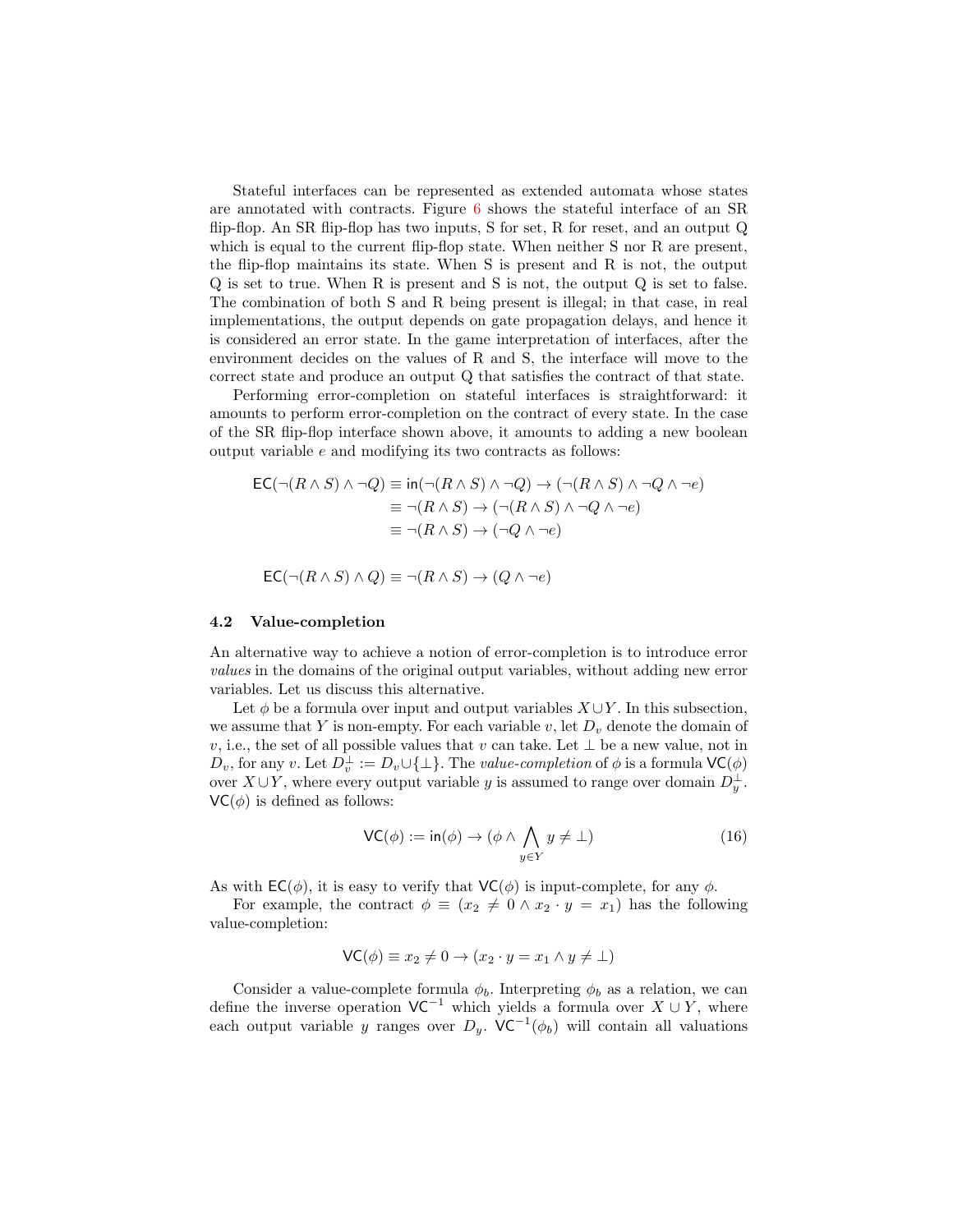$(a_X, a_Y)$  over  $\mathcal{A}(X \cup Y)$ , such that  $(a_X, a_Y) \in \phi_b$  and if there exists  $a'_Y$  such that  $(a_X, a'_Y) \in \phi_b$ , then for all  $y \in Y$ ,  $a'_Y(y) \neq \bot$ . Formally:

$$
\mathsf{VC}^{-1}(\phi_b) := \{ (a_X, a_Y) \in \mathcal{A}(X \cup Y) \mid (a_X, a_Y) \in \phi_b \land \forall a'_Y : (a_X, a'_Y) \in \phi_b \rightarrow \forall y \in Y : a'_Y(y) \neq \bot \}
$$

We can show that  $VC^{-1}$  is a left inverse of VC:

$$
VC^{-1}(VC(\phi)) \equiv \phi
$$

In a similar way that we used to define MECI, we can now define a space of meaningful value-complete interfaces, or MVCI, which is a subclass of VCI, the set of all value-complete interfaces. Doing so, we obtain a bijection, VC, between RI and MVCI. We also have the bijection EC between RI and MECI. Therefore, there exists a bijection between MECI and MVCI, which means that MECI and MVCI are isomorphic. This is illustrated in Figure [7,](#page-15-1) which expands our previous Figure [4.](#page-10-0)



<span id="page-15-1"></span>Fig. 7. Meaningful value-complete and error-complete interfaces

### <span id="page-15-0"></span>5 Related Work

Component-based design is one of the holy grails of computer science, and as a result, a large number of compositional specification and design frameworks exist in the literature. See, for instance, [\[21,](#page-17-13)[1,](#page-16-1)[15,](#page-17-14)[17](#page-17-15)[,4\]](#page-17-16), and the related work discussion in [\[22\]](#page-17-5). As mentioned in the introduction, our work follows the approach of interface theories [\[9,](#page-17-0)[10\]](#page-17-1), where specifications can be non-input-complete. This is in contrast with other compositional theories such as  $I/O$  automata [\[16\]](#page-17-7), FO-CUS  $[5,6]$  $[5,6]$ , and reactive modules  $[2]$ , where specifications are assumed to be input-complete.

Input-completion of finite automata is a folklore technique. Given a finite automaton with a partial transition function, input-completion consists in adding one extra, non-accepting, state to the automaton, and directing all missing transitions to that state. This results in an equivalent automaton which accepts the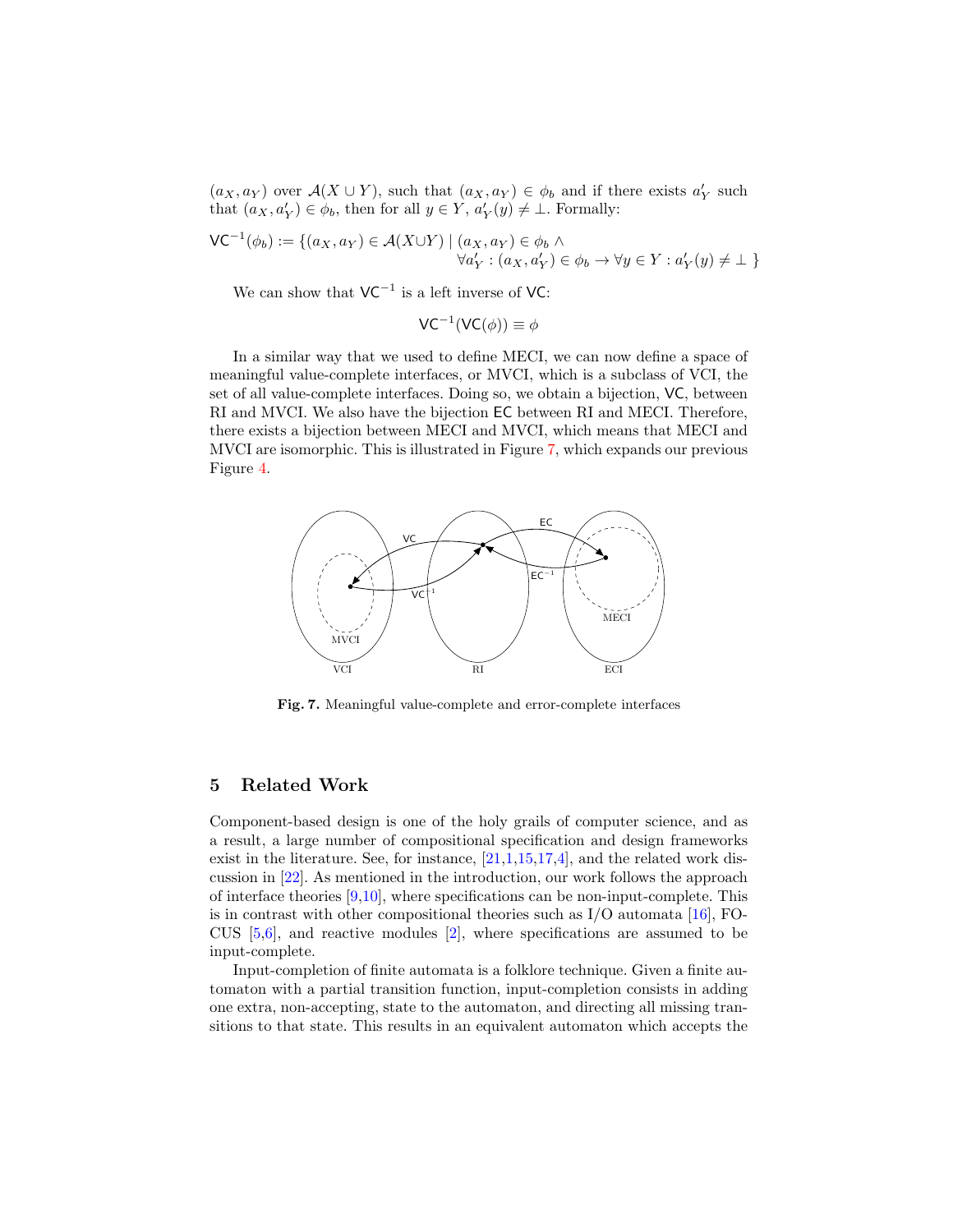same language as the original one. Moreover, the resulting automaton has a total transition function, thus can be seen as being "input-complete". Inputcompletion can be adapted to interface automata [\[10\]](#page-17-1) in a straightforward way: add an error state, direct all missing inputs to that state, and add a self-loop for any possible (input or output, and assuming no internal) action to the error state. This transformation appears to correctly reduce the alternating refinement relation between interface automata to a standard simulation relation, however, we were unable to find a reference in the literature to corroborate this.

In the context of viewing programs as predicates or relations [\[19,](#page-17-17)[14\]](#page-17-18), the question arises whether these relations should be total or partial. This question naturally arises in sequential programs that contain "while" loops, and where modeling program (non-)termination is a concern. The question has received a lot of attention in the literature (see  $\left[18\right]$  for a survey) and has also generated some controversy [\[13\]](#page-17-20). In this paper we accept as a fact that partial relations (i.e., noninput-complete interfaces) are useful, so non-input-completeness is our starting point. An extensive argument on the usefulness of non-input-completeness can be found in [\[22\]](#page-17-5), which also introduces the framework of relational interfaces used in this paper.

Finally, as already mentioned in the introduction, the error-completion operator introduced in [\[22\]](#page-17-5) is different from the one defined in this paper, which we believe is the right one.

### <span id="page-16-0"></span>6 Conclusions and Future Work

We presented a set of transformations  $\mathsf{EC}, \mathsf{EC}^{-1}$ , which allow to transform noninput-complete relational interfaces into input-complete ones, so that composition and refinement can be computed using standard methods on the errorcomplete domain. We emphasize that we do not propose error-complete interfaces as a new interface theory. We merely suggest them as convenient equivalent representations of non-input-complete relational interfaces, which can make computation of composition and refinement easier.

Regarding future work, a number of algorithmic issues need to be resolved to make the relational interface theory (with or without error-completion) practical, including effective procedures for formula simplification and quantifier elimination. Another interesting question is raised in [\[22\]](#page-17-5): can feedback composition be defined for general interfaces, rather than for a subclass of stateful interfaces? This question remains open. Another issue is how to extend the relational interface theory to liveness properties. Finally, value-completion also deserves a more thorough study. In particular, it is not entirely obvious how to perform value-completion on sink components, that is, those with no outputs.

### References

<span id="page-16-1"></span>1. J.-R. Abrial. The B-book: assigning programs to meanings. Cambridge University Press, New York, NY, USA, 1996.